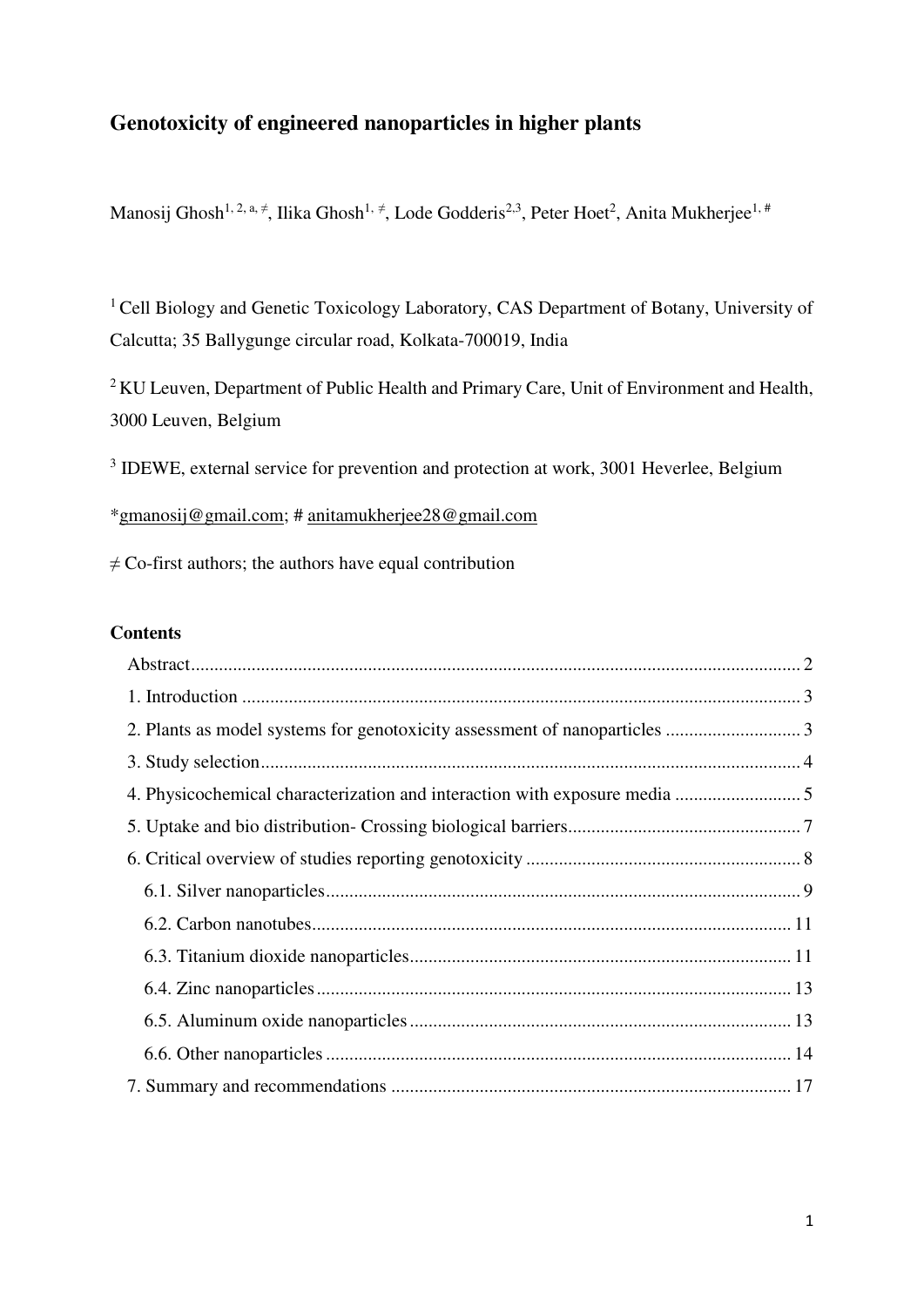# <span id="page-1-0"></span>**Abstract**

Nanoparticles (NPs) are an emerging environmental threat. However, studies of NPs in different environmental components are limited. In this review, we discuss studies that have evaluated the genotoxicity of NPs in higher plants. Among the 29 studies reviewed, silver NPs were most studied (n=7 articles), with fewer studies reporting the genotoxicity of carbon nanotubes (n=3), titanium dioxide NPs (n=4), and zinc oxide NPs (n=3). Most of the genotoxicity studies were performed in the model plant systems *Allium* sp (*n*=22), *Nicotiana* sp (*n*=4) and *Vicia* sp (*n*=4) using chromosome aberration (*n*=22), micronucleus (*n*=15) and comet assays (*n*=14). Genotoxicity was observed in most of the studies; however, many studies did consider key determinants of NP toxicity such as particle characterization, dissolution, and uptake. From this review, we propose a set of guidelines that should be considered when reporting results of NP toxicity in plants.

**Keywords**: Nanotoxicology; plant bioassay; genotoxicity; Comet assay; micronucleus; chromosome aberration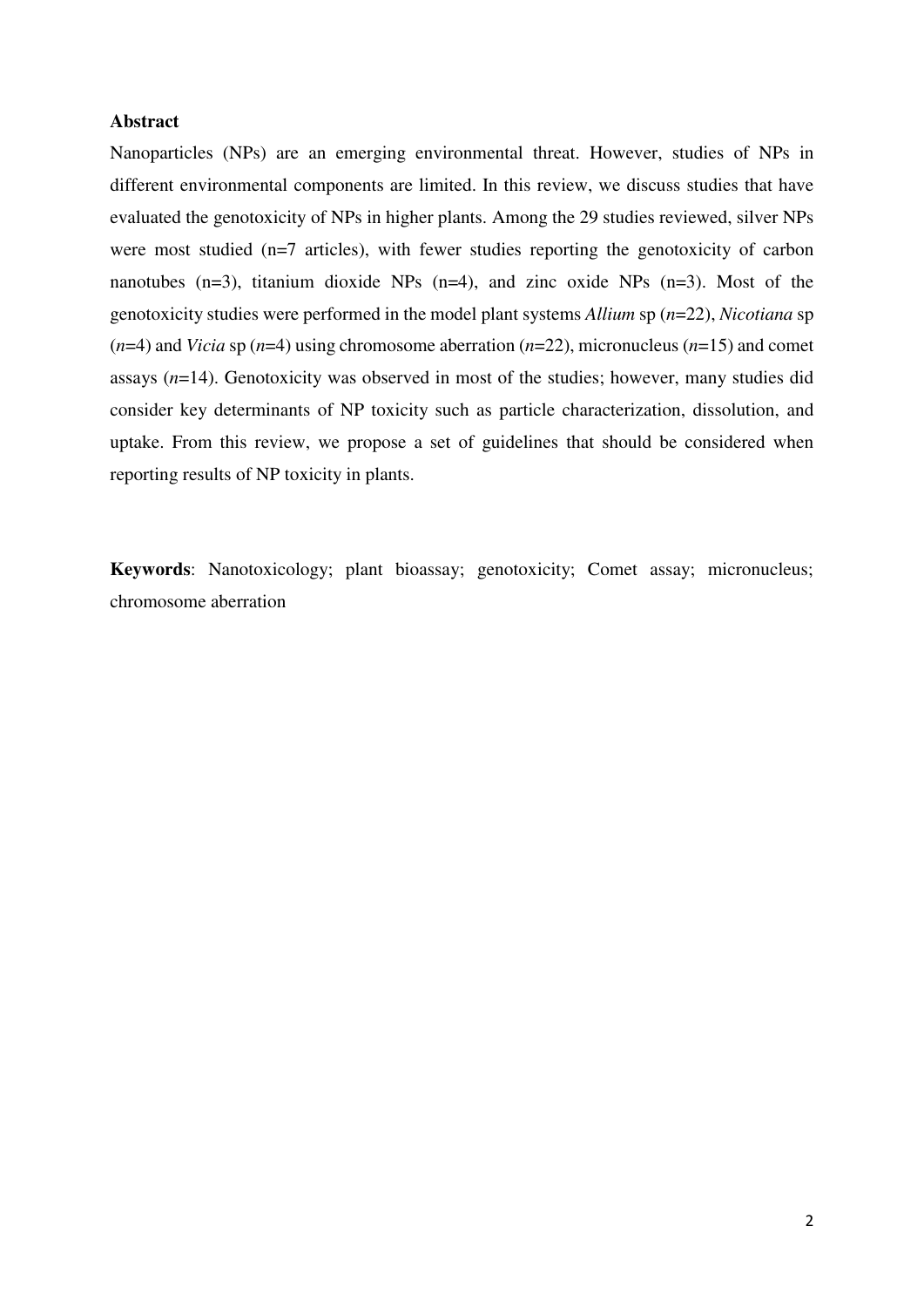#### <span id="page-2-0"></span>**1. Introduction**

Novel properties of materials at the nano-scale have led to a wide range of applications in consumer products and the healthcare industry. As a consequence, the production and use of nanoparticles (NPs) has increased exponentially, which has led to higher probability of NP release into the environment. Keller *et al.*[1] estimated that 60% to 89% of nanomaterials produced (>100 tons/year) are expected to end up in landfills, with the highest amount expected in Asia, followed by Europe and America. The release could be direct (NP production, wastewater treatment, use of NP containing agrochemicals, waste disposal during production) or indirect (use of consumer products and disposal, recycling units etc.) [2] (Fig. 1). A more recent study [3] based on material flow analysis further described the effect of waste management and environmental release in Europe. The US Environmental Protection Agency [4,5] has listed some of the most widely used NPs, including several metal/metal oxide NPs and carbon-based NPs, as emerging environmental threats, capable of affecting diverse biological systems.

# *< Figure 1>*

#### <span id="page-2-1"></span>**2. Plants as model systems for genotoxicity assessment of NPs**

Plants are considered excellent genetic models for screening and monitoring environmental mutagens [6–8]. Being eukaryotes, higher plants have similar chromosomal morphology, mechanism of mutation and cell division process as animals [9]. However, they rank higher than animal systems because of their sensitivity to detect single or complex mixtures of mutagens and toxic compounds even at low concentrations. The key advantage of using plant bioassays is the versatility of genetic endpoints from DNA strand breaks to point mutations [10]. Such bioassays are inexpensive, quick, and easy to use, and can be used with a range of environmental conditions, pH and temperature. Moreover, they do not require any ethical regulations as for animal models and cell lines.

Higher plant species such as *Allium cepa*, *Vicia faba*, *Nicotiana tabacum*, *Zea mays*, *Tradescantia* and *Hordeum vulgare* are widely used for assessing environmental mutagens. *A. cepa* and *V. faba* are accepted by regulatory bodies as models for testing genotoxicity [11,12]. Because of its efficacy, the root tip chromosome aberration (CA) assay with *A. cepa* and *V. faba* has been validated by The International Programme on Chemical Safety (World Health Organization), United Nations Environmental Programme and International Labor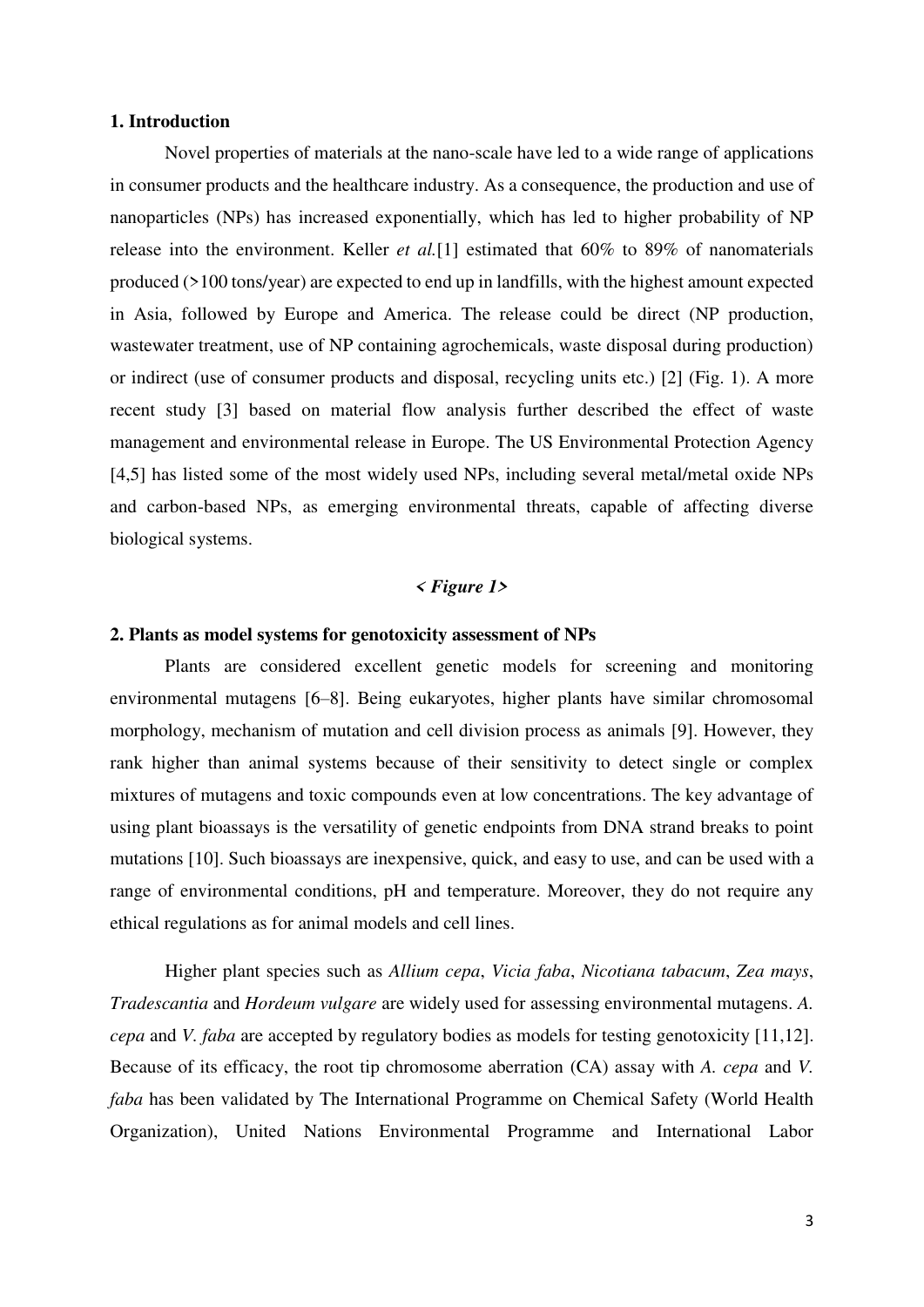Organization as the standard test for screening chemicals and in situ monitoring of genotoxicity [12–16].

The environmental discharge of nanomaterials causes their accumulation at various trophic levels. Plants, as primary producers, constitute a vital link [17]. As sessile organisms, they are highly susceptible to nanotoxicity and can take up NPs by all routes of exposure soil, water and air. Hence, plant models are highly recommended as a first-tier bioassay system for detecting the possible genotoxicity of various nanomaterials. In recent years, model plants such as *Arabidopsis* and *Nicotiana* have increasingly been used for toxicity studies of metal NPs because of their standardized culture methods and completely sequenced genomes [18,19]. The ease of germination, growth, maintenance, handling and treatment allow the use of *Allium* and *Vicia* as efficient test systems for nanotoxicity evaluations [20–24]. *A. cepa* root tip bioassay is most suitable for identifying genotoxic concentrations of NPs, whereas *V. faba* has emerged as a standard model for studying genotoxicity from both root and shoot. These findings can further be correlated with NP uptake and biodistribution within the plant body. A few studies have also examined edible plants such as maize, tomato, eggplant and radish.

Therefore, plant bioassays can be used for efficient classification of different NPs as clastogens and/or mutagens. Results can provide further clues on the potential genotoxicity and carcinogenicity of NPs in animal systems, which can in turn contribute to their environmental safety appraisal. However, reports of the genotoxicity of nanomaterials in plant systems are scarce and such studies require further optimization with strategic approaches. Here we review the available literature and provide recommendations to support the establishment of plants as model systems for study of NP-induced genotoxicity.

# <span id="page-3-0"></span>**3. Study selection**

PubMed was searched on January 31, 2018 for publications related to NP toxicity. More than 17,355 publications addressed the issue of "NP toxicity", the release and impact of NPs. The adverse effects in humans are of primary concern, as reflected by the large number of studies *in vitro* and *in vivo*, whereas studies in ecosystems are limited. In an ecotoxicological context, plant systems can provide relevant information for a picture of the toxicological footprint of several compounds. Additionally, as discussed earlier, plant-based toxicity assays have widely been used as alternative models, with comparable outcomes to those obtained in animal studies [25]. However, relatively few studies (n=988; PubMed search string "Nanoparticle toxicity" and "Plants") have addressed toxicity in plants. These studies could be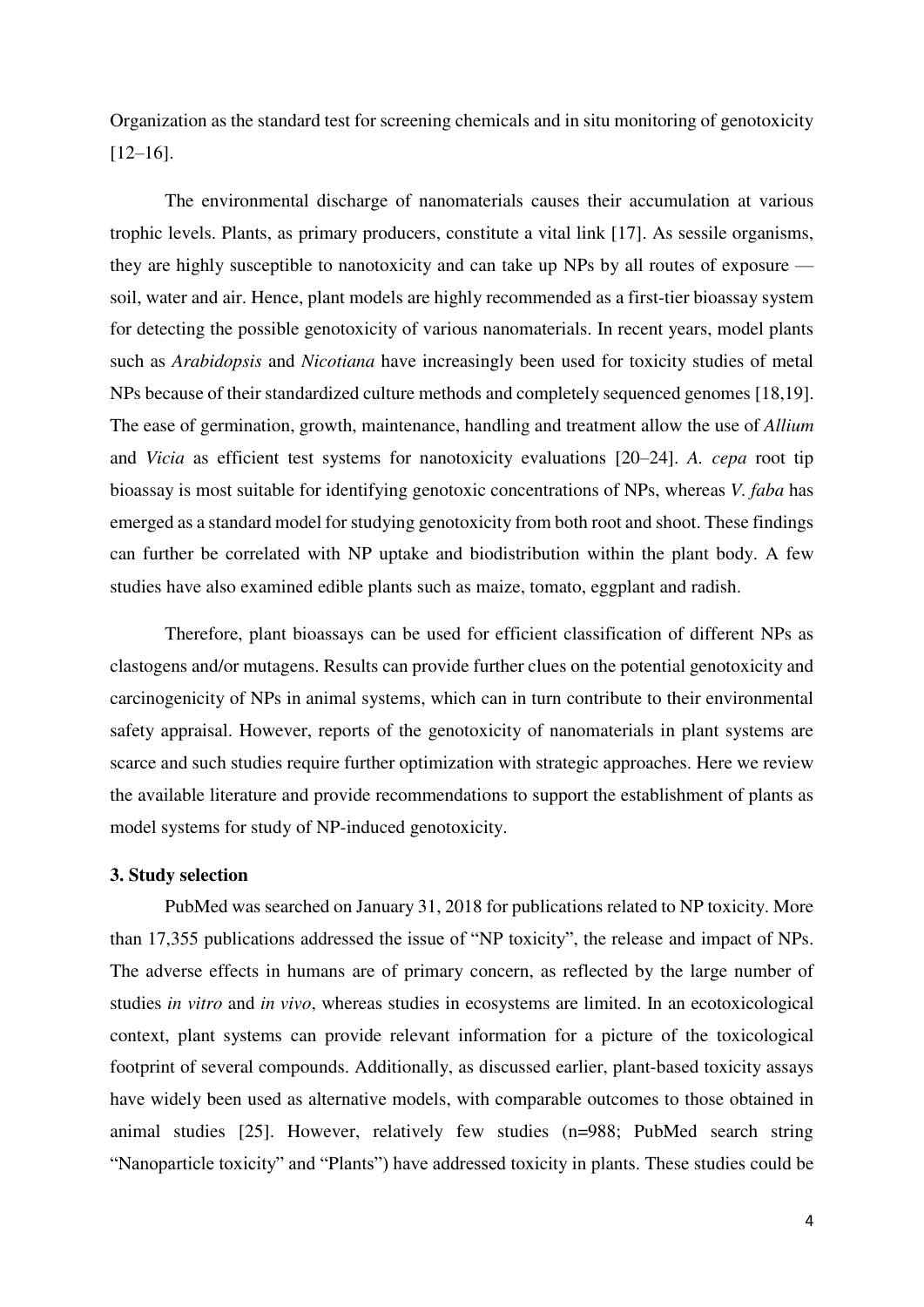classified by the reported effects on germination (n= 98, "Nanoparticle toxicity" AND "Plants" AND "Germination"), cytotoxicity (n= 121, "Nanoparticle toxicity" AND "Plants" AND "Cytotoxicity"), and DNA damage (n= 50, "Nanoparticle toxicity" AND "Plants" AND "DNA damage"), and often explained by oxidative stress (n= 159, "Nanoparticle toxicity" AND "Plants" AND "Oxidative stress") as the mechanism behind such toxicity. In this review, we critically discuss studies examining genotoxicity of NPs in model plant systems by using one or more of the standard genotoxicity testing methods, including comet, micronucleus (MN) and CA assay.

#### <span id="page-4-0"></span>**4. Physicochemical characterization of NPs and interaction with exposure media**

Physicochemical properties of NPs greatly affect plant nanotoxicity studies. Size, shape, crystal-phase, surface area, porosity, aggregation/agglomeration state and surface charge in addition to chemical composition and purity are important determinants of NP interaction, uptake and toxicity. The influence of NPs on toxicity in terms of their size, surface area and other physicochemical properties are well established from *in vitro* and *in vivo* studies [26–30]. Also, the dispersion/exposure media greatly affects NP toxicity [31–34]. Therefore, extensive characterization of NPs in the primary state and exposure conditions are equally important for proper risk assessment in nanotoxicological plant studies. Most studies reporting the toxicity of NPs in plants have characterized primary particles, but characterization of experimental conditions are mostly absent or inadequate. Properties such as such as pH, size distribution, dissolution and interaction with components of exposure media are often missing. Also, most of these studies use static-hydroponic exposure conditions, conventionally used for soluble chemicals. Under such circumstances, the hydrodynamic characteristics change during the treatment.

A key alteration in NPs is the occurrence of agglomerates (formation of loose clumps) or aggregates (tight clumps of bulk particles) evaluated by an increase in mean hydrodynamic diameter/size. This feature is directly related to colloidal stability. NP suspensions are chiefly colloidal because they comprise homogenous, mostly insoluble mixtures of evenly dispersed particles in solvent. An estimation of charge (zeta potential) provides crucial information on stability in the colloidal state. NP suspensions with zeta potentials of  $> +30$  or  $< -30$  mV are highly stable. When charge is diminished, with zeta potential  $\langle 20 \text{ mv} \rangle$ , agglomeration is prominent [35]. In relation to charge, the polydispersity index (PDI) of the suspensions is a direct measure of agglomeration/aggregation. PDI values close to 1 indicate polydispersity and hence colloidal destabilization. Monodisperse suspensions ideally show PDI values close to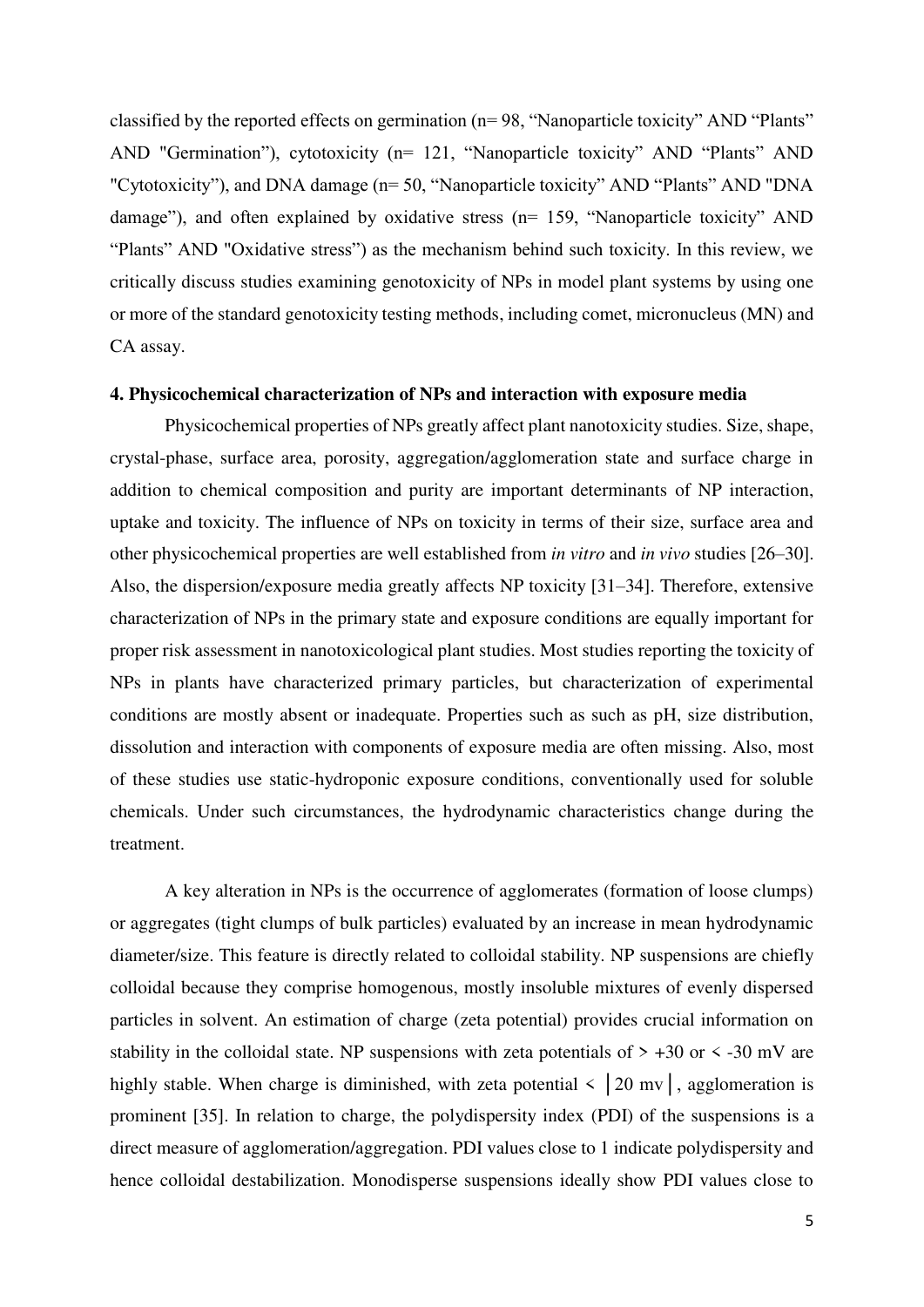0.1. Monitoring the above features before and after the exposure period and at all treatment concentrations is highly recommended for genotoxicity analyses and dose–response studies. Only a few reports have explored these aspects in terms of toxicity. Ghosh et al. [36] showed time- and concentration-dependent colloidal destabilization (low zeta potential and PDI close to 1) of nano zerovalent iron (nZVI) after 24 h of hydroponic exposure to *A. cepa* bulbs, leading to genotoxicity. Similar findings were reported by Bhuvaneshwari et al. [37] in green algae treated with nZVI. The authors reported a time- and concentration-dependent increase in hydrodynamic size, which was related to cytotoxicity. Adding to the complexity is that although the hydroponic exposure condition accompanied by detailed characterization (size distribution, surface charge, dissolution etc.) provides better understanding, it does not account for the complex nature of soil and interaction thereof. Nor do the studies account for an increase in aggregation over time and subsequent sedimentation of particles in aqueous suspension altering the effective exposure concentration. In addition, we lack information on the potential transformation/dissolution of the nanomaterial in the exposure condition. The importance of transformation/dissolution and its association with NP toxicity has been reported for particles such as silver NPs (Ag-NPs [38,39]), zinc oxide NPs (ZnO-NPs [40,41]) and cerium oxide NPs (CeO2-NPs [40]). Factors such as NP morphology, dissolution kinetics, morphology, and interaction with complex macromolecules can affect their toxicity profiles, so lack of such information may often lead to over-/underestimating the toxicity of the NP examined.

Only a limited number of studies have reported on NP behavior in soil [42,43]. Darlington *et al.*[44] reported the changes in properties of aluminum oxide NPs (Al<sub>2</sub>O<sub>3</sub>-NPs), finding that transport of particles through a soil column was affected by solution type, surface properties, size and agglomeration state and surface charge. Tourinho *et al.*[45] and Cornelis *et al.*[46] reviewed the fate and effect of NPs in soil, indicating the significant role of physicochemical properties in NP–soil interactions and the impact. However, because of the complex nature of the NP–soil interaction, soil as an exposure medium has not routinely been used in toxicological studies. Additionally, some studies have used solid/semi-solid culture media for exposure [47–49]; however, the mobility of particles and their interaction with components of culture media has not been reported. Lee *et al.*[50] reported the lower toxicity of Ag-NPs in soil as compared to agar media. This reduction was explained by the reduced bioavailability of NPs in soil (because of binding to organic substances, greater aggregation in pore water and sorption to soil particles) as compared with agar. However, such studies are few.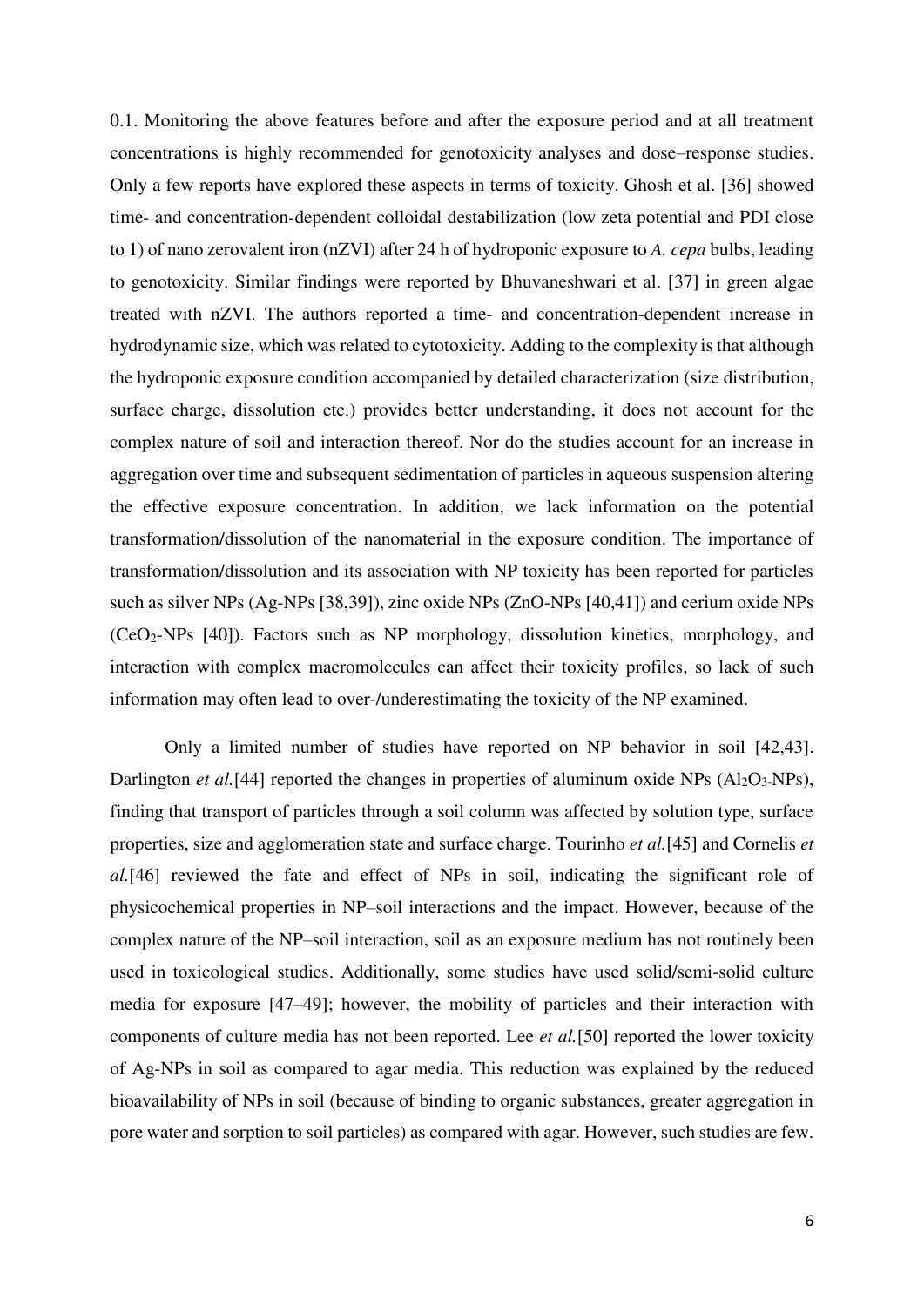Moreover, the experimental physicochemical characteristics of NPs can be altered in an environmental setting with natural exposure conditions, for difficulties in *in situ* data prediction.

# <span id="page-6-0"></span>**5. Uptake and bio distribution of NPs: crossing biological barriers**

The physicochemical properties of NPs determine NP interaction, uptake, and subsequent distribution within the plant system. Studying and understanding NP uptake is critical for properly interpreting toxicological data. However, because of the complex nature of plant anatomy and inter-/intra-species diversity in cellular architecture, such analysis and interpretation is difficult. Some toxicological studies are supported by information on uptake (qualitative/semi-quantitative), but studies on the bio-distribution and cellular uptake of NP in plants and the mechanism is not well understood.

# *<Figure 2>*

The effect of plant anatomy on uptake and distribution of NPs was elegantly reviewed by Schwab *et al.*[51]. The possible mode of uptake and distribution is schematically presented in Figure 2. The Schwab *et al.* review highlighted the role and inter-/intra-species variability in chemical composition/thickness/architecture of the cell and cell wall and the environmental conditions, which can influence them. It also highlighted the role of symbiotic bacteria and mycorrhizae in protecting and/or increasing NP uptake. The role of the plant vasculature was discussed: vascular translocation can be proportional to water flux, which in turn is strongly related to the drought tolerance and physiology of the plant. Xylem translocation of NPs is well documented [51,52], but few studies have reported phloem translocation [53,54]. A recent study of watermelon (*Citrullus lanatus*) [54] used inductively coupled plasma-mass spectroscopy (ICP-MS) to study the translocation of gold NPs from leaf to root. The authors suggested that NPs could enter directly by penetration or by stomatal opening and provided evidence of phloem transport. They also observed that uptake, distribution and accumulation depended on physicochemical properties. Ma *et al.*[53] demonstrated the "root-to-shoot-to-root" translocation of  $CeO<sub>2</sub>-NPs$ , indicating the role of both xylem and phloem transport in the distribution of NPs in the plant. Adding to the complexity of the chemical composition of exposure media in the exposure media–NP interaction, NPs can affect nutrient uptake by plants and thus could alter/affect the observed response of NP uptake on toxicological outcome. This is a critical aspect but has only been studied by a few researchers [55].The study by Zaytseva *et al.*[55] demonstrated the role of micronutrient distribution as a critical determinant in multiwalled CNT (MWCNT) phytotoxicity and oxidative stress. However, here we focus on the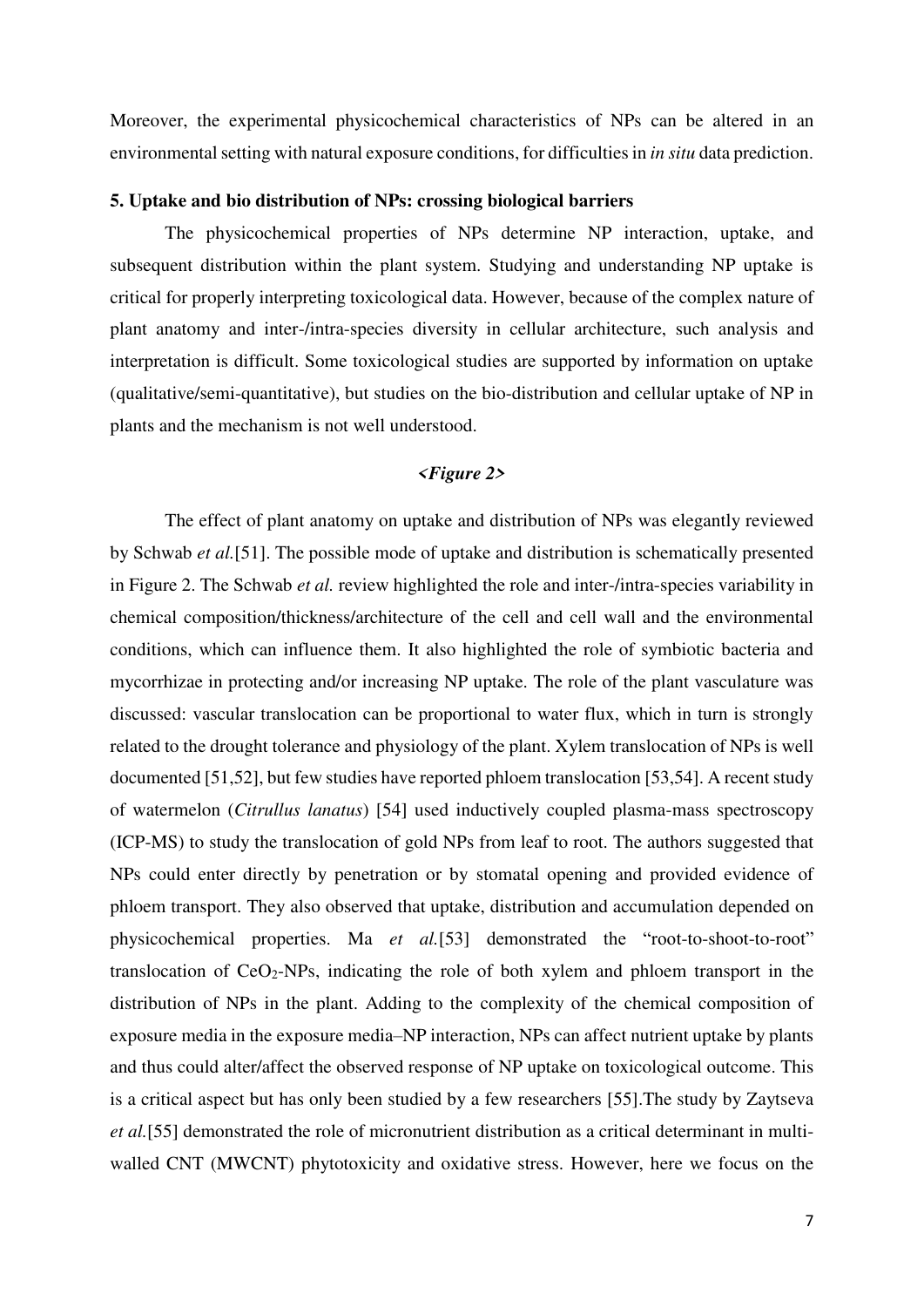localization of NPs in the target tissue/cellular compartment with use of scanning electron microscopy–energy-dispersive X-ray (SEM-EDX), transmission electron microscopy (TEM) and/or ICP-MS. Cellular uptake of NPs in plants was reviewed by Ma *et al.*[56]. SEM-EDX was used in some of studies to qualitatively demonstrate the amount of NP adsorption and uptake[21,36,57,58]. Cellular uptake of NPs was most often studied by TEM [21,57,59–61]. Other studies have relied on atomic absorption and ICP-MS to study the internalization of particles[36,61].

#### <span id="page-7-0"></span>**6. Critical overview of studies reporting genotoxicity**

In focusing on genotoxicity in plants, we examined studies reporting DNA damage by their use of comet assay (n= 20, "Nanoparticle toxicity" AND "Plants" AND "Comet assay"), CA (n= 24, "Nanoparticle toxicity" AND "Plants" AND "Chromosome aberration") and MN assay (n= 12, "Nanoparticle toxicity" AND "Plants" AND "micronucleus assay"). Additional literature searches were performed in Scopus and Google Scholar databases. A total of 29 studies was retained based on their use of comet assay, CA and MN alone or in combination. Here we highlight the particle characterization, treatment procedure and outcome of these studies. To efficiently understand and compare these studies, relative frequency (*RF*) was calculated for each of the studies.

- RF comet assay (*RFcom*) = %tail DNA in treatment/%tail DNA in control
- $RFCA (RFca) = \%CA$  in treatment/%CA in control
- RF MN (*RFmn*) = MN in treatment/MN in control

In case of a bell-shaped dose response, treatment refers to the condition with the highest effect; in studies showing a linear response, it is the highest concentration tested.

Of note, the *RF* values we calculated are only indicative and are often not comparable because of differences in particle types, concentrations, test systems and experimental methods. The RF values calculated for each of the study endpoints are presented in Table 1 and can only be used for comparison when the studies were performed with the exact same NP in a specific test system. These values may also be used for future studies as a reference range.

Additionally, each of the studies was assigned a quality score (Supplementary Table 1) out of a maximum possible score of 10. The scoring criteria is not based on any established method but was developed for this study, taking into account important determinants such as particle properties (primary and dispersion), uptake/distribution, and genotoxicity study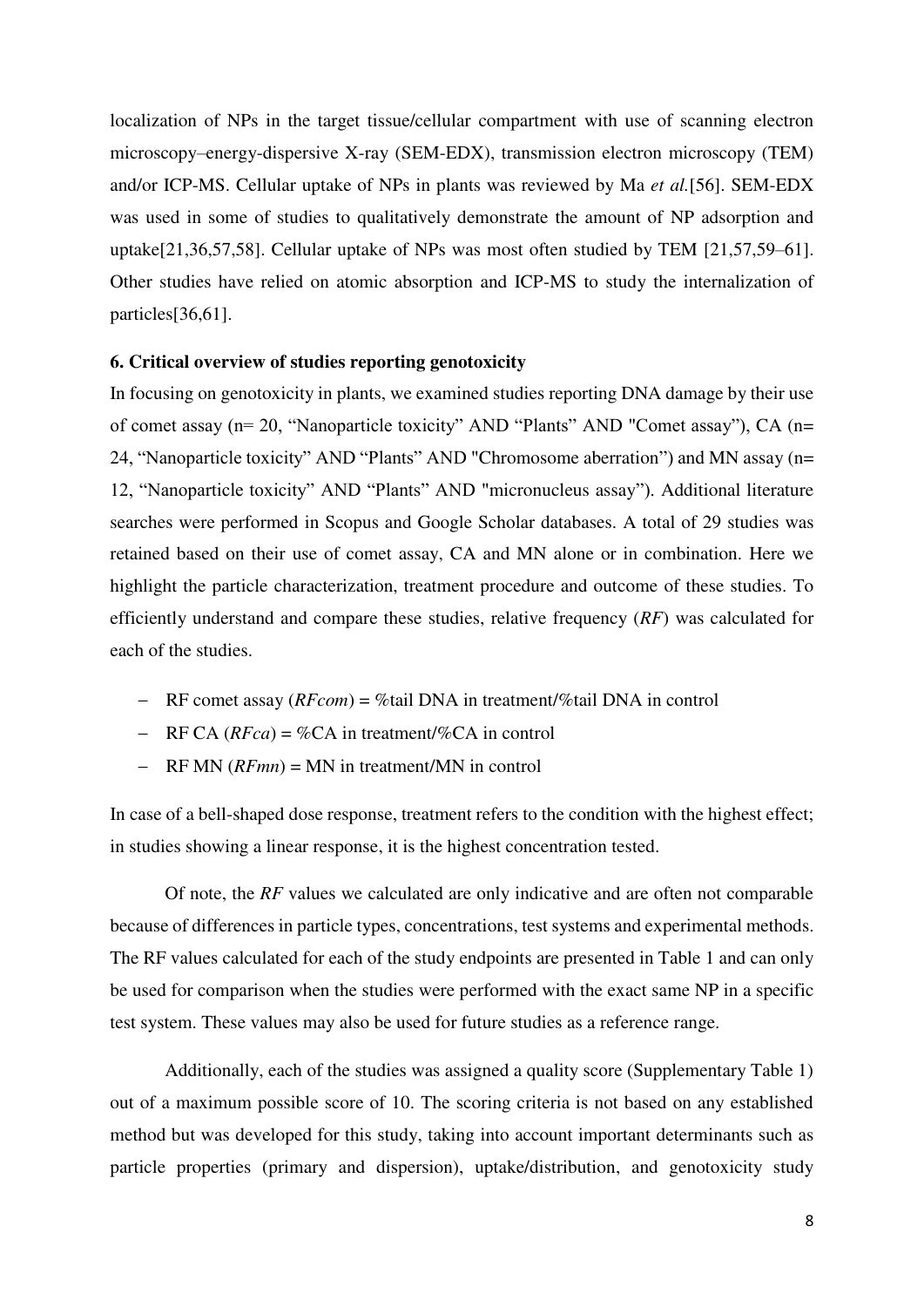method. The quality of the reviewed studies is summarized in Table 1. In the following section, we discuss the results of genotoxicity assays based on NP type. The studies reported for each of the NPs somewhat reflect the global production/use of these NPs (titanium dioxide [TiO2] >  $ZnO > CNTs > Ag \geq AIO$  [62]. The NPs most-studied by plant genotoxicity assays are Ag-NPs (n=7); fewer studies are available for CNTs (n=3), TiO<sub>2</sub>-NPs (n=4), ZnO-NPs; n=3), and Al<sub>2</sub>O<sub>3</sub>-NPs; n=2). All other NPs including gold (Au-NP; n=2) are discussed under "Other NPs".

#### <span id="page-8-0"></span>*6.1. Silver NPs*

In one of the earliest studies, Kumari *et al.*[63] reported the toxicity of Ag-NPs by using *A. cepa* CA assays. The study was supported by characterization of Ag-NPs (<100 nm) provided by the manufacturer (Sigma Aldrich, USA). Interpretation of the results of the study is limited by the lack of proper characterization of the particle in the exposure condition, as is the case for most of the earlier studies. The authors observed a decrease in mitotic index (MI), induced by most of the concentrations tested. An increase in CA was observed in the tested concentrations (0-100 µg/ml). However, the results of CA were represented only qualitatively (presence/absence) and hence only allow for a limited comparison with other studies. Later, our group [22] investigated the same Ag-NPs  $(\leq 100 \text{ nm}; \text{Sigma} \text{ Aldrich}, \text{USA})$  for genotoxicity in *A. cepa* and *N. tabacum*. The study was supported by characterization of primary particles (SEM, TEM, XRD), in addition to what was provided by the manufacturer. However, particle characterization in the exposure condition was limited. The measurements were performed only for the stock concentration, with dynamic light scattering (DLS) suggesting particle aggregation and zeta potential -4.86 mV. The results of comet assay revealed significant genotoxicity in root and leaf cells of *A. cepa* (*RFcom* = 7.5) and *N. tabacum* (*RFcom* = 2.5) with doses of 25 to 75 µg/ml. The genotoxic response was supported by uptake in *A. cepa* root cells on TEM. These studies provide an estimation of genotoxicity of the particles but do not consider the effect of Ag ion. In a later publication by Prokhorova *et al.*[64], the authors studied the genotoxic effect of colloidal Ag-NPs in *A. cepa* by using CA and MN assays. The primary size (5-50 nm) was determined by TEM; however, particle sizes in the treatment condition were not reported. The authors indicated that the dispersion for treatment was prepared in distilled water, but the duration of treatment was not reported. The study reported an increase in MI (at 50 µg/mL) but no changes in %CA (*RFca*= 1) or %MN (*RFmn*= 0.83). The authors concluded that the studied particles were "genetically safe". Patlolla *et al.*[20] reported the genotoxicity of Ag-NPs (60 nm; 400 m<sup>2</sup>/g surface area) by using CA and MN assays with *V. faba*. Similar to most studies of *A. cepa*, an increase in CA (*RFca* = 9.45) and MN (*RFmn* = 3.14) was observed in *V. faba*.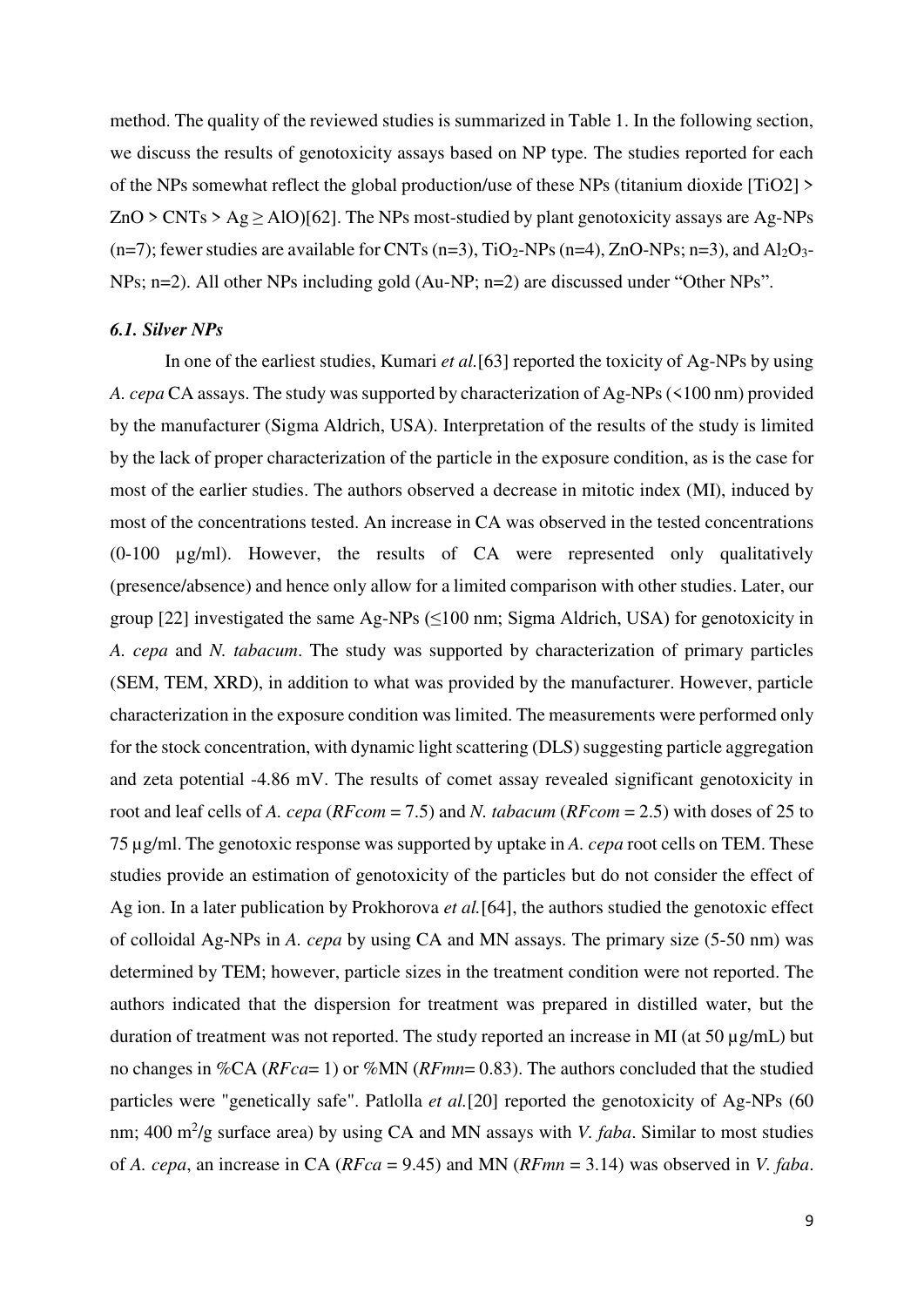Again, the absence of characterization and uptake partially limits the interpretation of the results.

Not many studies have reported the genotoxicity of surface functionalization of Ag-NPs. Cvjetko *et al.*[65] described the toxicity of surface-functionalized Ag-NPs in *A. cepa* by using a battery toxicity test. The authors reported higher genotoxicity of cetyltrimethylammonium bromide (CTAB)-coated Ag-NPs (~6 nm, spherical), followed by polyvinylpyrrolidone-coated Ag-NPs (~9 nm, spherical) and citrated-coated Ag-NP (~60 nm, spherical and rods). The particles used in the study were relatively well characterized, including DLS, zeta potential and measurement of Ag+ release in the dispersion state. ICP-MS measurements of Ag uptake in plant material improved the understanding of results. The high toxicity of CTAB-coated Ag-NP was attributed to the small size and strong positive surface charge. Cvjetko *et al.*[66] also reported the genotoxicity of Ag-NPs and AgNO<sub>3</sub> in *N. tabacum* root and leaf by using comet assay. The authors observed accumulation of Ag for both Ag-NPs and AgNO<sub>3</sub>, with high accumulation in root. Higher toxicity was observed for AgNO<sub>3</sub> than Ag-NPs ( $RFcom$  Ag-NPs =  $1.18 \le AgNO<sub>3</sub>= 2.05$ ). However, a major drawback of both studies was the presentation of concentrations in molar units of particles, traditionally used for soluble chemicals.

Most of the studies discussed so far used commercially available Ag-NPs, but Panda *et al.*[67] used biologically synthesized Ag-NPs. Plant broth from several plant materials (including *Pungamia pinnata*, *Hemidesmus indicus*, *Syzygium cumini*) was used in the production of the Ag-NP (Ag-NPp). The NPs produced was characterized by UV-vis spectral analysis, Fourier transform infrared, and TEM-EDX. The study design used *A. cepa* bulbs exposed to several controls, including Ag+ ion (AgNO<sub>3</sub>), colloidal Ag chloride (AgCl), and commercially available Ag-NPs (Sigma, <100 nm) for comparison and better understanding. The results of comet, CA and MN assays indicated similar toxicity for the biosynthesized Ag-NPp (*RFcom* = 4.5; *RFmn* = ~7; *RFca* =~18) and the commercially available Ag-NPs (*RFcom*   $= 4.6$ ). The authors also demonstrated the role of oxidative stress and the protective role of free radical scavenging compounds Tiron and dimethyl thiourea on DNA damage. The study showed higher genotoxicity for Ag+ ion than Ag-NPs, and colloidal AgCl was the least toxic.

On the basis of most of these studies, Ag-NPs and Ag+ ion seem to induce oxidative stress. Additionally, most of the studies revealed genotoxicity in a wide range of plant systems (*A. cepa*, *N. tabacum*, *V. faba*). However, the effect of dispersion/exposure conditions and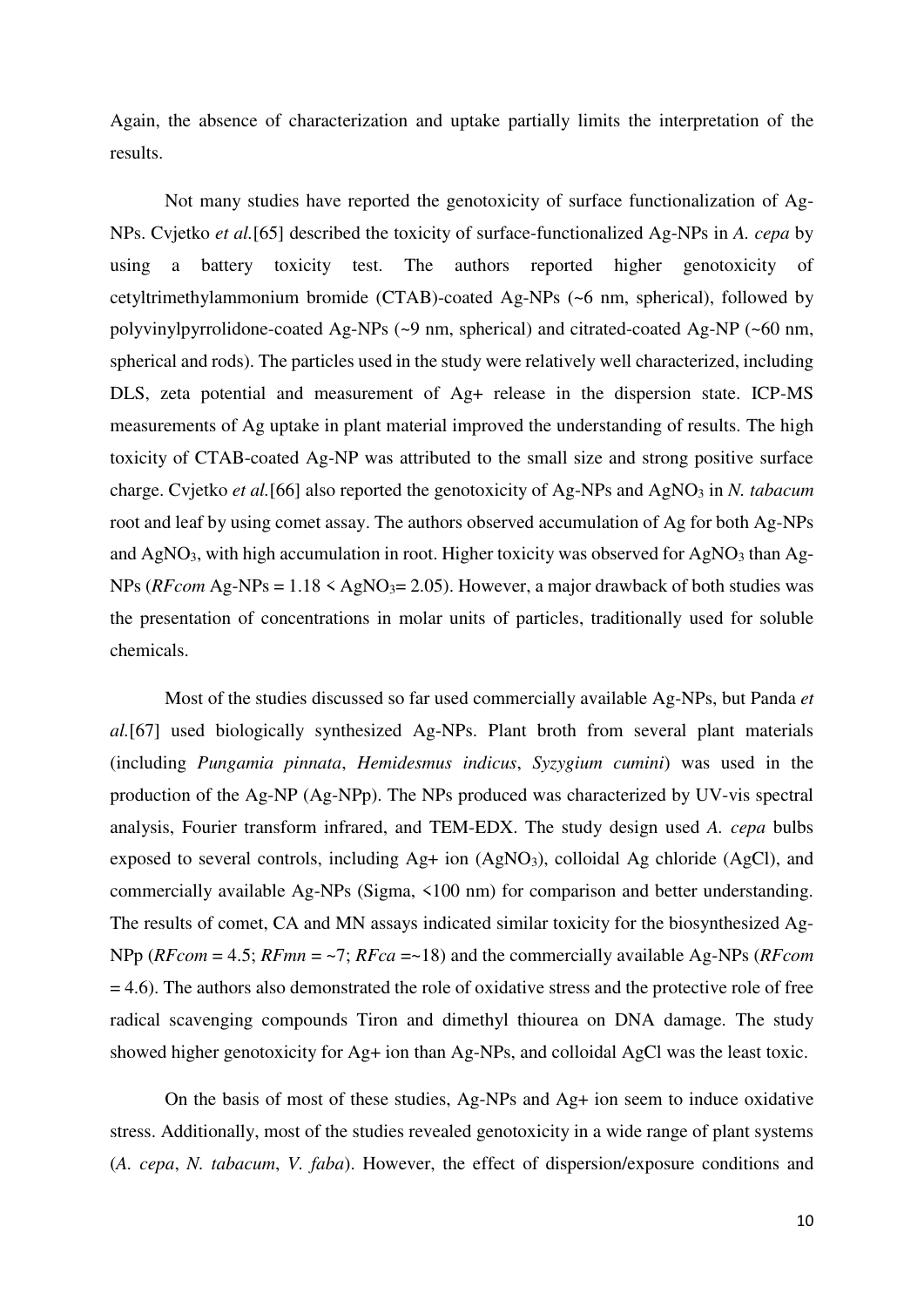surface modification needs further investigation. Adding to this complexity is certainly the nature of exposure media (solid, semisolid, hydroponics), which has not been reported.

#### <span id="page-10-0"></span>*6.2. Carbon nanotubes*

A relatively large number of studies have evaluated the effect of CNTs on seed germination and plant growth, but only 3 could be selected for the present review. Studies by our group [21,68] were performed in *A. cepa* by using chromosome aberration and micronucleus assays. In both of these studies, a single form of MWCNT was used. The studies described the particle in its primary state and stock dispersion, but both did not provide characterization in the experimental condition. In the earlier study [68], we observed an increase in CA (*RFca*= 5.2) and MN (*RFmn* = 6.79) along with a decrease in MI. Results of comet and DNA diffusion assays confirmed the genotoxicity results. This was one of the first studies to report the genotoxicity of MWCNT in plants, but it had several design flaws, including the absence of proper characterization during exposure, insufficient number of cells scored, and absence of uptake. The later study [21] also reported an increase in CA (*RFca* = 5) and MN (*RFmn* = 20) but a lower concertation than the previous study. An increase in DNA damage was observed by comet assay and was associated with changes in cell cycle progression. Genomic instability was also evident from the results of random amplification of polymorphic DNA PCR (RAPD-PCR). The study also provided the first of evidence of changes in DNA hypermethylation. This study [21] considerably improved upon the previous publication [68] by including information on NP uptake, but additional information on characterization was desirable. Andrade *et al.* [69] also reported the toxicity of MWCNT synthesized by the authors. Seeds of *A. cepa* were exposed to MWCNT dispersed in phosphate buffered saline in Petri plates for approximately 5 days. However, important issues limit the interpretation and comparison of the results. Characterization of MWCNT in exposure conditions was not provided. Also, the effective concentration of exposure might be affected by using filter paper for exposure in Petri plates. In the reported condition, no significant increase in CA or MN was observed. From the limited number of studies, all performed in *A. cepa*, genotoxicity of MWCNT was observed. However, no reports were available for single-walled CNTs, which must be performed.

# <span id="page-10-1"></span>*6.3. Titanium dioxide NPs*

TiO2-NPs are found in a wide variety of food and personal care products and hence are among the more well-studied NPs in animal test systems. However, fewer studies are available for genotoxicity in plant models possibly because of the limited use in plants, but contamination from manufacturing waste should be considered. One of the earlier studies on  $TiO<sub>2</sub>-NPs$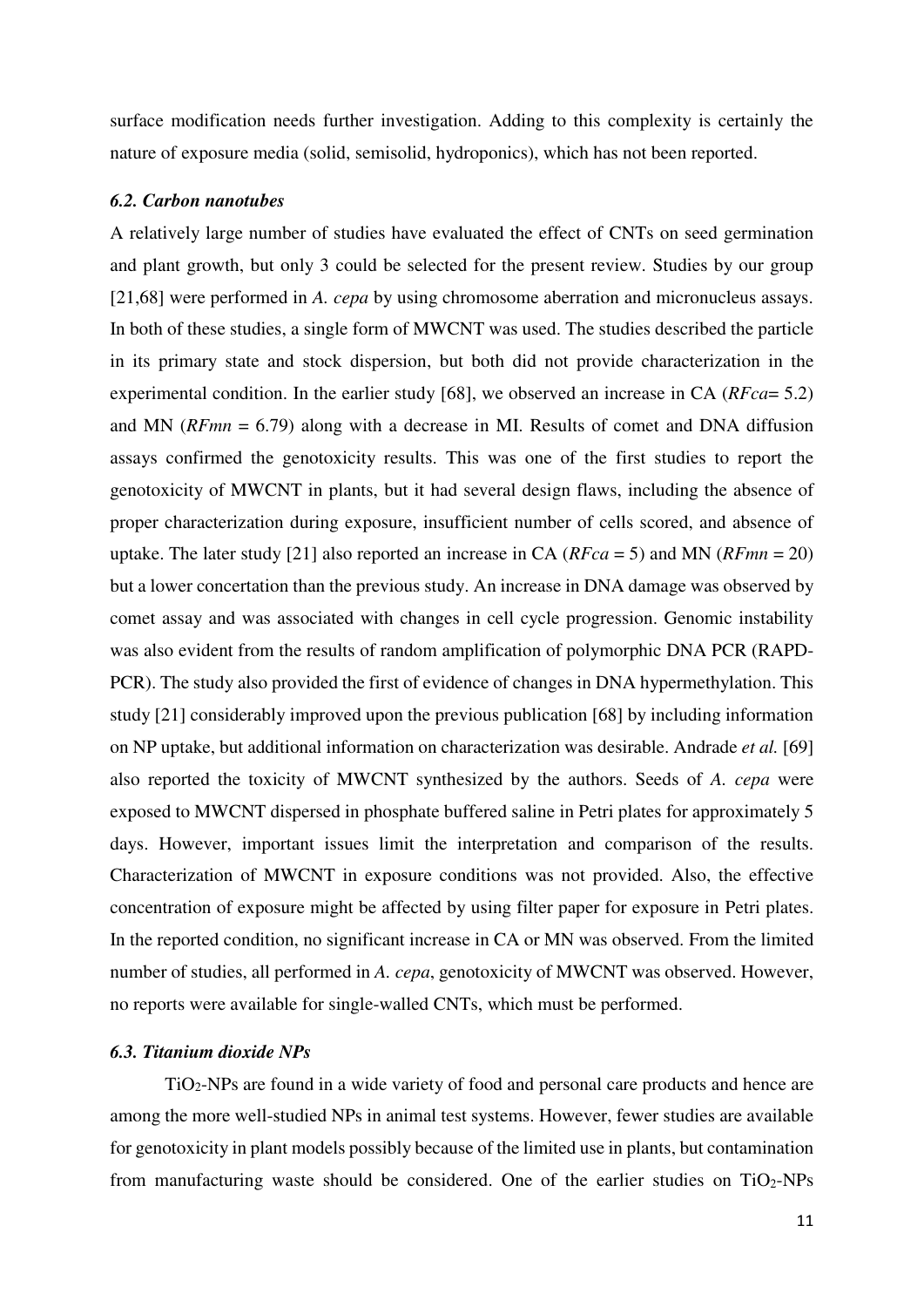(mixture of rutile and anatase, primary size: 100 nm, surface area:  $14.0 \text{ m}^2 \text{ g}^{-1}$ ) from our group[18] investigated genotoxicity in *A. cepa* and *N. tabacum*. Comet assay in both test systems confirmed the genotoxicity of TiO<sub>2</sub>-NPs (*RFcom, A. cepa* =  $\sim$ 6.5; *N. tabacum* =  $\sim$ 4). Results of assays of MN (*RFmn* > 200) and CA (*RFca* = 5.8) in *A. cepa* revealed similar findings. From the genotoxicity test results, a bell-shaped dose response was observed. The study reported genotoxicity by using multiple test systems and endpoints, but the lack of proper dispersion protocol, characterization and uptake limits the interpretation of results. Additionally, the study used molar units of particles to represent the concentration of NPs, conventionally used for soluble chemicals, which must be avoided.

In one of the better-designed studies, Pakrashi *et al.*[70] reported the toxicity of TiO<sub>2</sub>-NPs in *A. cepa* by CA and comet assay. The TiO<sub>2</sub>-NPs were well characterized in the exposure condition (primary size: < 25 nm; hydrodynamic diameter: 92-94 nm). The authors observed an increase in CA (including breaks, laggards and bridges), decrease in MI and increase in DNA damage by comet assay. An increase in number of MNs was reported, but results were only qualitative. The findings of the genotoxicity assay were supported by measurements of NP uptake for all tested concentrations. A dose-dependent increase in DNA damage was found associated with oxidative stress.

Castiglione *et al.*[71] reported the genotoxicity of  $TiO<sub>2</sub>-NPs$  (< 100 nm, from 0.2–4.0%) in *V. narbonensis* and *Z. mays* seeds. The authors observed an increase in %CA (*RFca, V. narbonensis*= 6, *Z. mays* = 4) and a decrease in MI. An increase in MN was reported, but it was not presented quantitatively. No additional information on particle dispersion or uptake was included in the report. In a later study, Castiglione et al.[24] studied the genotoxicity of two types of TiO2-NPs (tetragonal crystals <100 nm; spherical shape <10 nm) by using *V. faba* CA assay. The toxicity of the NPs was compared to bulk  $TiO<sub>2</sub>$  but was tested for only a single concentration, which was not characterized in the dispersion state. Ultrastructural alterations were observed for  $TiO<sub>2</sub>-NPs$  (<100 nm) and bulk particles accumulated in the cell vacuole.  $TiO<sub>2</sub>-NPs$  (<100 nm) and bulk material induced an increase in CA, but no changes were observed for  $TiO<sub>2</sub>-NPs$  (<10 nm). The study also confirmed oxidative stress induced by the NPs in *V. faba* roots.

From these studies of the genotoxicity of  $TiO<sub>2</sub>-NPs$  in different plant systems including *A. cepa* and *V. faba*, both the Anatase-Rutile mixture (n=3) [18,24,71] and Anatase forms (n=1) [70] were found genotoxic on comet, CA and MN assays. However, most of these studies did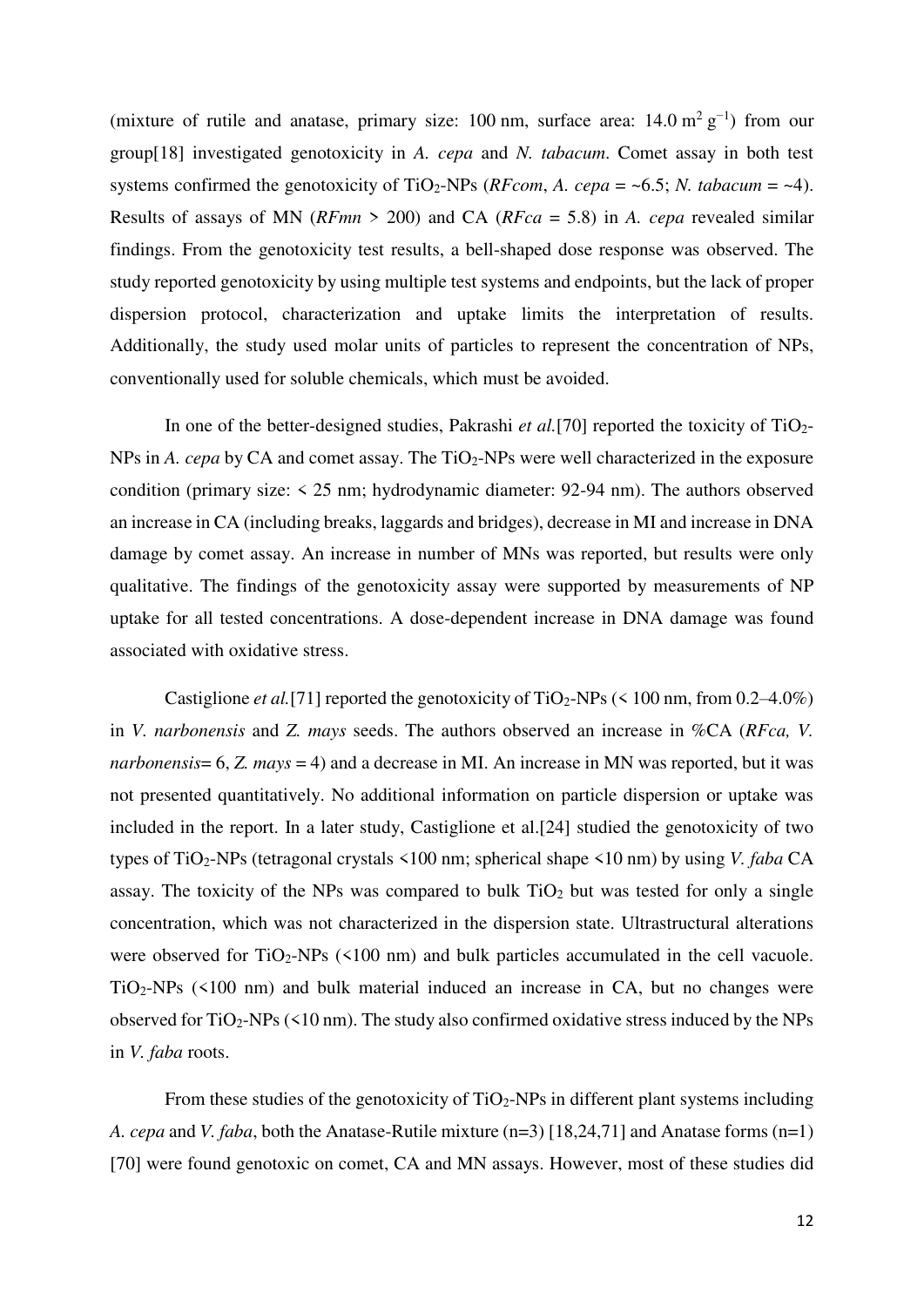not account for certain critical factors such as the differences between the crystal nature of TiO2-NP (Anatase, Rutile, Anatase-Rutile mixture) or photo activation, in addition to dispersion/uptake.

# <span id="page-12-0"></span>*6.4. Zinc NPs*

A few studies have addressed the genotoxicity of ZnO-NPs in plant systems by mostly CA and MN assays. Kumari *et al.*[72] and Ghosh *et al.*[23] studied the same ZnO-NPs (primary size <100 nm, purity: 99.5%, and surface area  $15-25$  m<sup>2</sup> g<sup>-1</sup>). Both studies used bulk ZnO particles as additional controls. In addition to the primary particle characterization, Kumari *et al.*[72] measured the hydrodynamic diameter and Zn ion release for the test concentrations. The study reported an increase in genotoxicity in *Allium* root cells by assays of CA (*RFca* = ~400) and MN (*RFmn* = 9.12). The high frequency of MN and CA was correlated with oxidative stress and internalization of ZnO NPs. The study by Ghosh *et al.*[23] used multiple plant systems to study the genotoxicity. The clastogenic/aneugenic effects were studied by using CA/MN assays in established models, *A. cepa* and *V. faba*. Comet assay was used to study DNA fragmentation in *A. cepa* and *N. tabacum*. The particles were relatively well characterized, reporting primary characterization (TEM, SEM-EDX) in addition to DLS measurements and dissolution at the exposure concentrations. All test systems revealed an increase in genotoxicity, oxidative stress, G2/M cell cycle arrest, and gross ultrastructural alterations associated with ZnO-NP uptake and accumulation. The study is unique in reporting genotoxicity by using multiple model plant systems, but it used significantly higher concentrations than what may be environmentally relevant. Taranath *et al.*[73] reported the genotoxicity of Zn-NPs biosynthesized by using *Justicia adhatoda* leaf extract. The synthesized primary particles were well characterized, but no characterization was reported for the dispersion. Additionally, the NPs were prepared in percentages of stock solution and absolute concentrations were not reported. The authors reported an increase in CA and decrease in MI in *A. cepa* root cells, but the lack of statistical representation did not allow for further interpretation. Despite the limited number of studies, all confirmed the genotoxicity of ZnO-NPs in plants (*A. cepa*/*V. faba*). However, similar to studies for other NPs, these studies provide only limited understanding of ZnO-NP toxicity, mostly lacking information on dissolution and/or uptake.

#### <span id="page-12-1"></span>*6.5. Aluminum oxide NPs*

As compared with the previously discussed NPs, the genotoxicity of  $Al_2O_3$ -NPs is relatively less studied. Rajeshwari *et al.*[74] reported the genotoxic effect of Al<sub>2</sub>O<sub>3</sub>-NPs (<50 nm; Sigma Aldrich, USA) in *A. cepa*. The results of CA assay were well supported by proper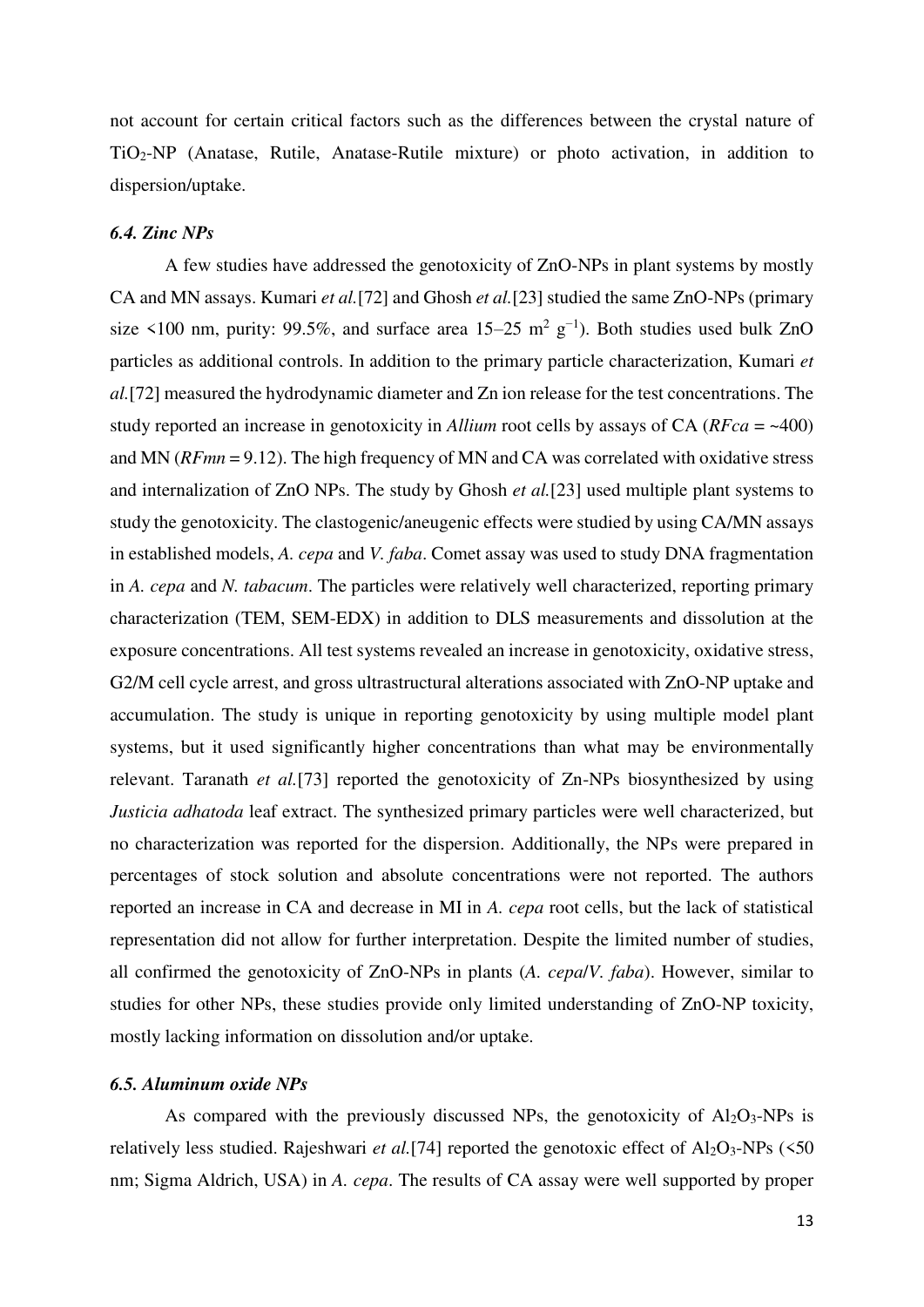characterization, results of oxidative stress and internalization of particles. The particles induced a significant dose-dependent decrease in MI and an increase in %CA (*RFca* > 130) from 0.01 to 100 µg/ml. A later study by De *et al.*[75] reported similar findings for the same Al2O3-NPs (<50 nm; Sigma Aldrich, USA) in *A. cepa*. The authors observed a decrease in MI and an increase in CA (*RFca*= 12.1) and micronuclei formation (*RFmn*> 200) with a 0- to 5 µM dose. The authors also reported an increase in %tail DNA (*RFcom* = ~5) as observed by comet assay. This study is also important because it compared the effect of  $Al_2O_3$ -NPs with that of Al2O3 bulk particles in the same concentration range and observed higher toxicity of the nano form. The increase in DNA damage was attributed to increased oxidative stress. Despite a good design, the study was limited by the lack of NP uptake measurements and representation of treatment concentration in molar units.

# <span id="page-13-0"></span>*6.6. Other NPs*

Nagaonkar *et al.*[76] reported the toxicity of Cu-NPs in *A. cepa*. The authors reported the DLS ("5 µl of colloidal CuNP solution with 2 ml distilled water") and zeta potential ("30 µl of colloidal NP sample with 2 ml distilled water"), but measurements were not performed in the same condition and are not representative of the exposure conditions. The tested concentration conferred a decrease in MI and increase in CA, but insufficient numbers of cells were scored (500-600), and lack of clear representation of statistical analysis limits the interpretation. However, synthesized Cu-NPs were more toxic than the Cu ion, as the control.

Faisal *et al.*[77] described the genotoxicity of cobalt oxide NPs (Co<sub>3</sub>O<sub>4</sub>-NPs, Sigma) Aldrich, USA), together with oxidative stress, mitochondrial dysfunction and cell cycle progression in *Solanum melongena* seeds. Several concentrations were used, but in our opinion, the concentrations used were much higher (up to 1 mg/ml) than would be environmentally relevant. Additionally, DLS and zeta potential measurements were performed at 10 μg/ml, which is not representative of the concentrations used in the study (lowest dose used: 0.025 mg/ml or 25 μg/ml). Uptake of NPs was observed on TEM and an increase in Olive tail moment was observed for the treatment concentrations.

The phytotoxic effect of NiO-NPs in tomato was reported by Faisal et al.[78], who evaluated DNA damage by comet assay along with other oxidative stress parameters. The studies considered the dissolution of Ni ion, now established as a critical determinant in NiO-NP-induced toxicity from animal studies. The publication reported an increase in apoptotic/necrotic cells, but the results of comet assay (%tail DNA) were not presented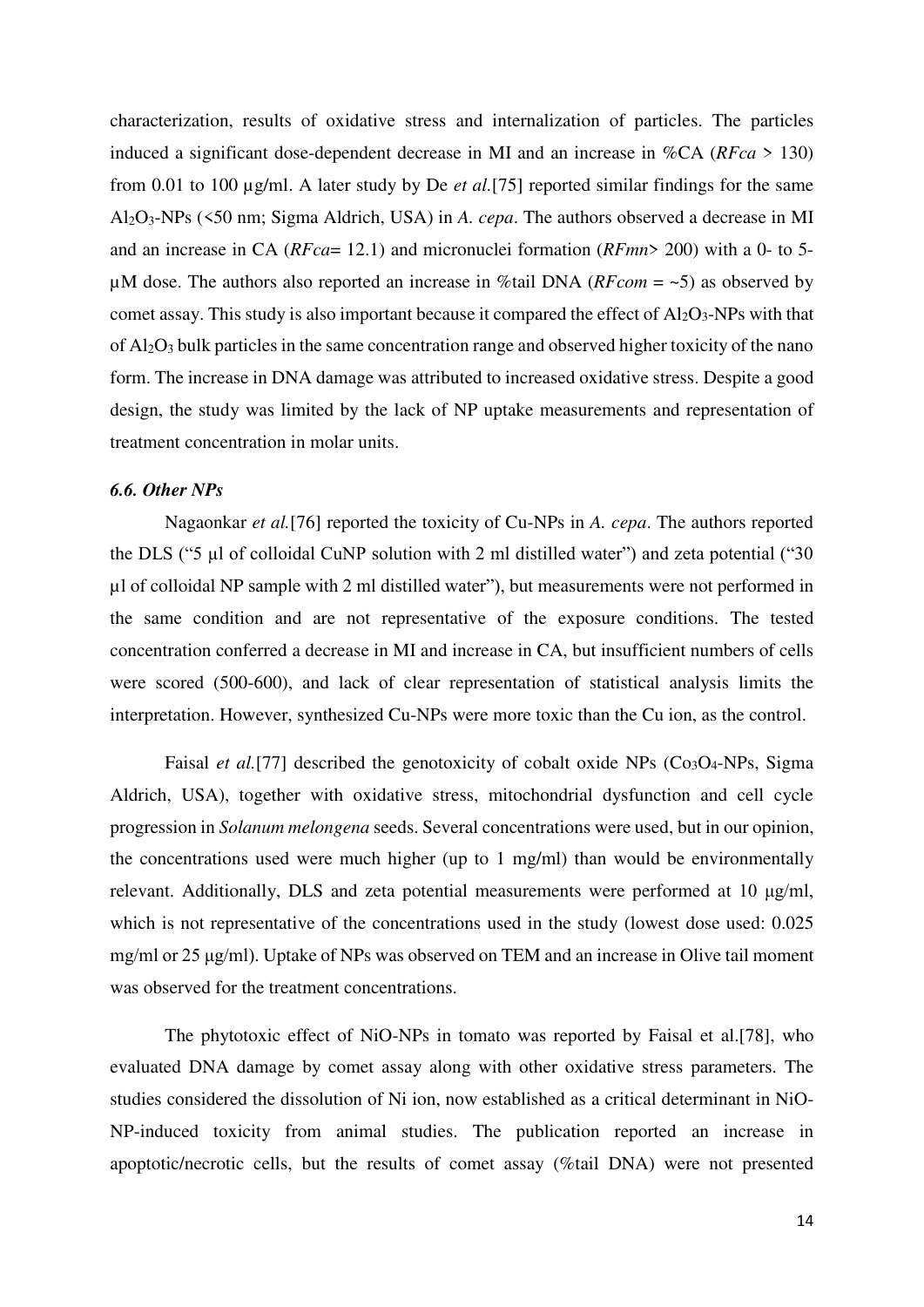quantitatively. NiO-NPs were studied in *A. cepa* and other *Allium* species (*A. fistulosum, A. schoenoprasum, A. sativum, A. porrum*) by using a series of cyto-genotoxicity and oxidative stress endpoints[79]. The study reported CA/MN in multiple *Allium* species but gave insufficient information on chromosome numbers/ploidy. The study considered NiO-NP characterization in the stock dispersion by using DLS and zeta potential, and Ni uptake in plant tissues was measured by ICP. The authors observed a decrease in MI and an increase in MN and CA in all species tested, with the highest genotoxic effect observed at 125 mg/L. The study would have additionally benefited from measurement of dissolution for the tested concentrations and better-defined scoring criteria for MN.

Rajeshwari *et al.*[80] studied the cytogenetic effect of CTAB and polyethylene glycol (PEG)-capped gold nanorods (Au-NRs) by using an *Allium* test. The study used wellcharacterized CTAB-capped Au-NRs and PEG-capped Au-NRs at 0.1, 1, and 10 μg/mL dispersed in water. However, it did not characterize particles at the individual experimental concentration. The results indicated a decrease in MI and an increase in %CA for the CTABcapped Au-NRs (*RFca*= 163), whereas for PEG-capped Au-NRs, the change in MI and %CA (*RFca*=31) was lower. The results showed higher toxicity of CTAB-capped Au-NR than PEGcapped Au-NRs, but the use of pristine Au-NPs would have provided a better understanding of the effect of surface capping. Additionally, the study would have benefited from the measurement of NP uptake. Rajeshwari *et al.*[81] studied the effect of different sizes of citratecapped Au-NPs (Au15- 15 nm, Au30- 30 nm, Au40- 40 nm). The citrate-capped particles were tested for genotoxicity by using an *Allium* test and citrate as controls. The results indicated clear association between the genotoxicity and smaller size of Au-NPs (*RFca* Au15 = 21.7 > Au30  $= 18.8$  > Au40 = 16.2). Oxidative stress induced by Au-NPs in root cells were also observed. However, information on NP uptake was not provided.

The genotoxic effect of ferric oxide nanoparticles  $(Fe<sub>2</sub>O<sub>3</sub>-NPs)$  was reported in *Raphanus sativus* by comet assay [82].The NPs were well characterized in the primary state (TEM:  $22.3 \pm 3.1$  nm; atomic force microscopy:  $26 \pm 2.8$  nm) and in the dispersion state for the stock concentration (hydrodynamic diameter:  $271 \pm 2.4$  nm, zeta potential:  $-4.1 \pm 0.9$  mV). Ultrathin sections confirmed the uptake and localization of  $Fe<sub>2</sub>O<sub>3</sub>$ -NPs, along with damaged mitochondria and altered mitochondrial membrane potential, oxidative stress and extensive vacuolation. Comet assay showed a dose-dependent increase in DNA damage (*RFcom* = 4.3). However, the percentage of the "sub G1" population mentioned was much higher than expected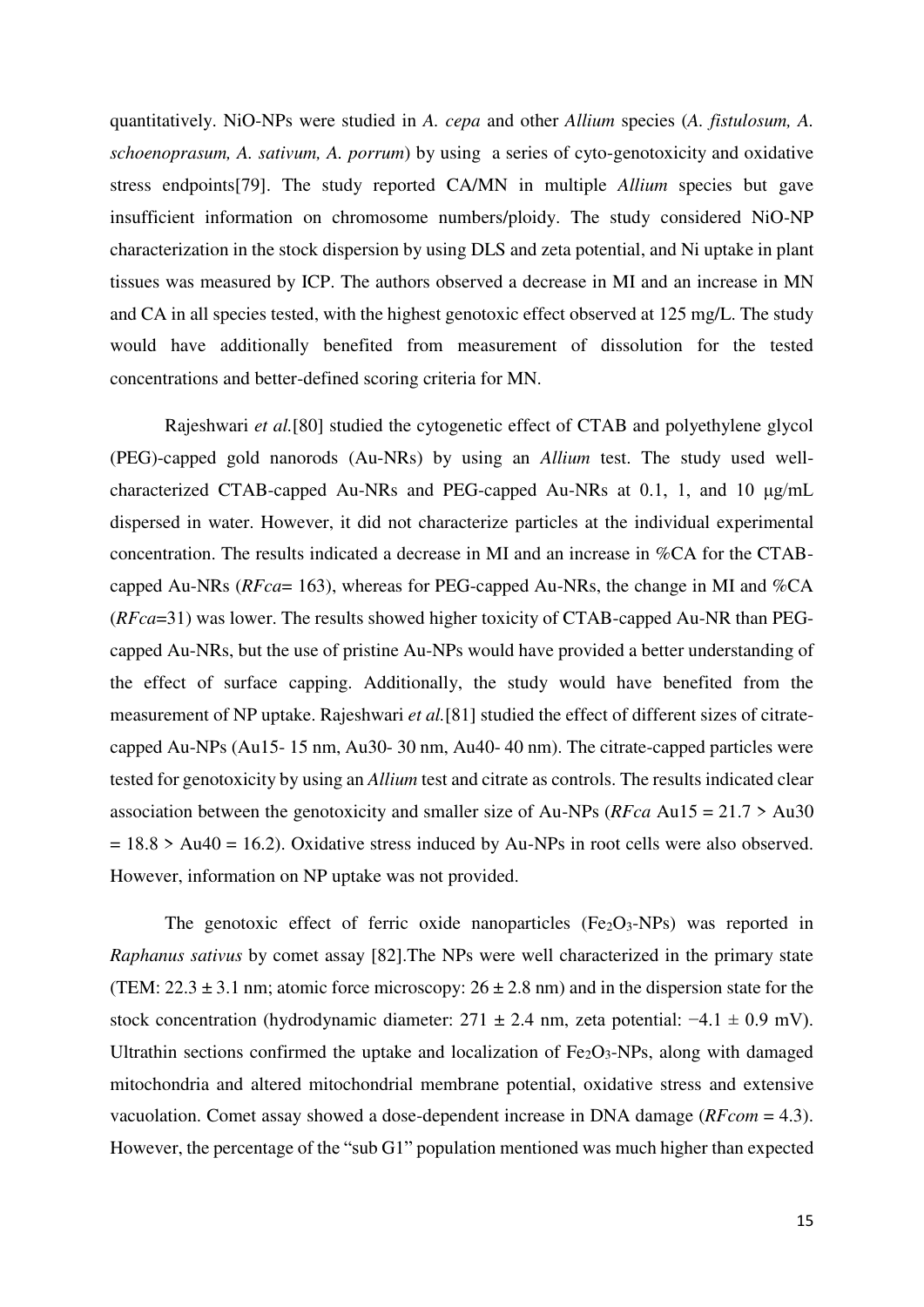from the comet assay results. In this case, it might be important to measure the percentage of apoptotic cells from the comet assay itself or use DNA diffusion assay.

The comet assay and *Allium* test has been used to study genotoxicity of inidium tin oxide [ITO; Indium (III) oxide (In<sub>2</sub>O<sub>3</sub>, 90 %) and tin (IV) oxide (SnO<sub>2</sub>, 10 %)]. One study [83] used ITO (<50 nm) in the hydroponic condition, which resulted in increased MI, %CA (*RFca*= 1.89) and comet assay findings (*RFcom*= 3.06). However, it did not report characterization of particles in the hydroponic condition used for the experiment, nor did it provide information on the NP uptake. CA in roots from *A. cepa* seeds were studied for chitosan NPs loaded with paraquat [84]. The stability was well characterized for the particle. The authors observed reduced toxicity of paraquat when encapsulated inside the chitosan NP. The study included proper characterization of the particle synthesized, but the number of cells scored (700/replicate) were relatively lower than recommended. Additional information on NP uptake would have improved the interpretation. Nevertheless, the study used suitable controls, which allows for proper interpretation of the results.

Despite their large-scale release into the environment and controversial phytotoxicity, the genotoxicity of cerium oxide NPs (Ce-NPs) is rarely studied in plant systems. In a pioneer study, López-Moreno et al. [85] investigated the genotoxicity of Ce-NPs (0, 500, 1000, 2000 and 4000 mg L-1 in water) in *Glycine max* seedlings. Despite the primary characterization, the particles were not characterized in suspension under the exposure conditions. The seedlings were treated for 1 week and assessed for genotoxicity by using RAPD-PCR. Results showed new bands at the higher concentrations of 2000 and 4000 mg  $L^{-1}$ , signifying a genotoxic response. This finding was attributed to maximum uptake at the highest concentration as studied by ICP-optical emission spectrometry. However, the interpretation of results by RAPD-PCR is rather qualitative because no other confirmatory quantitative genotoxicity tests were performed. Later, Mattiello et al. [86] reported the genotoxicity of Ce-NPs in *H. vulgare* seedlings by using RAPD-PCR and MI. Germinated seedlings were exposed to aqueous dispersions of the NP (0, 500, 1000, and 2000 mg L<sup>-1</sup> in water) for 24 h. The NPs were properly characterized for primary features and hydrodynamic size, charge and PDI, at 1000 mg  $L^{-1}$  in water, although no information on the changes in physicochemical characters after treatment was provided. Reduced MI was reported at 2000 mg  $L^{-1}$  Ce-NPs. This was supported by maximum variability in RAPD banding pattern at the same concentration. Qualitative assessment of internalization by TEM showed Ce-NP clusters in the cortical parenchymal tissues and xylem of root cells. However, MI revealed only a reduced frequency of cell division, which can be better associated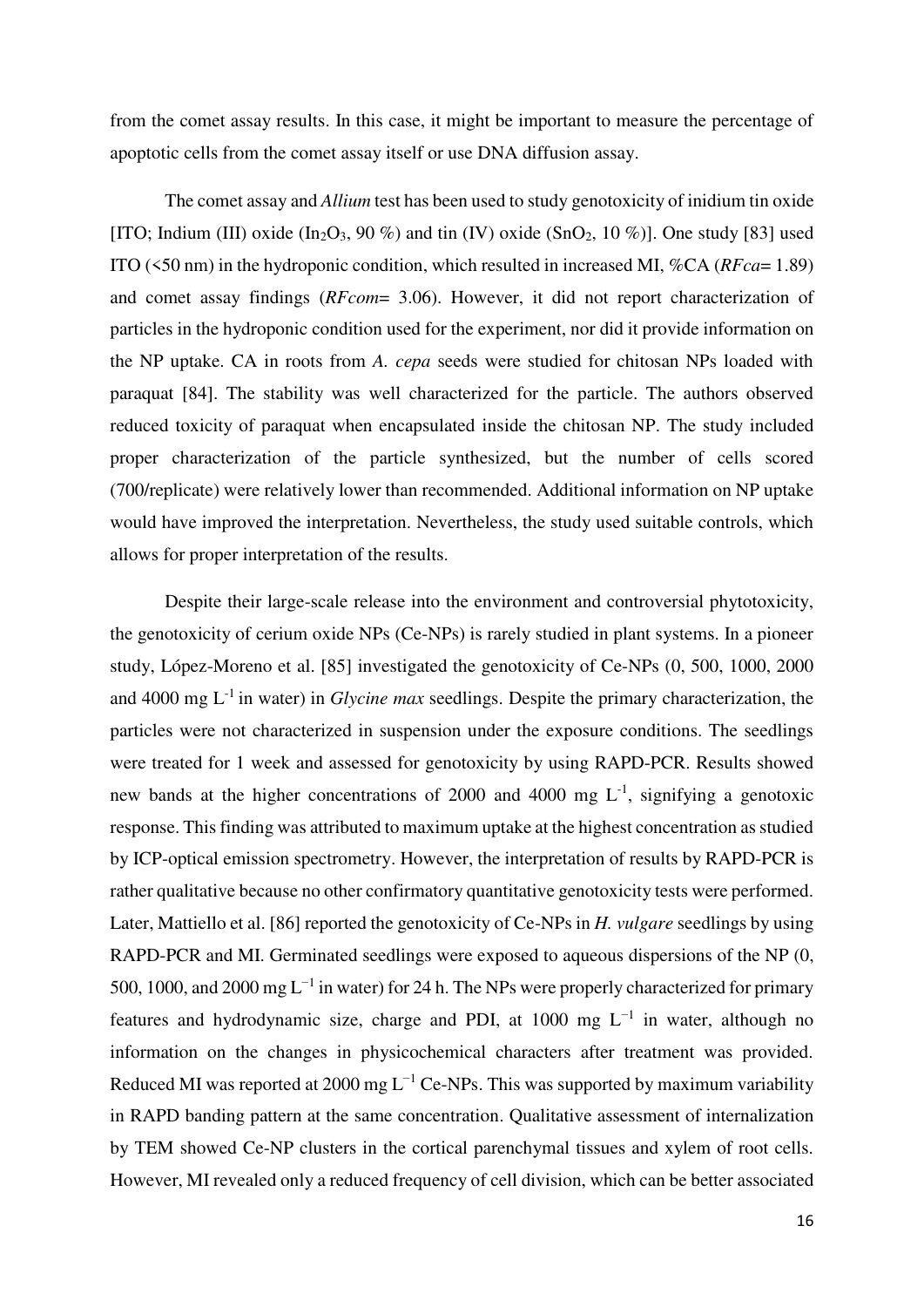with cytotoxicity. Furthermore, cytological studies with parameters such as MN, CA and NA are required to fully understand the effect of Ce-NPs at the chromosomal level. In a recent *in vitro* study of tobacco BY-2 cells, Sadhu et al. [87] reported Ce-NP–induced DNA damage at a high concentration (250 mg L<sup>-1</sup>) and autophagy-mediated anti-genotoxicity against H<sub>2</sub>O<sub>2</sub> challenge at a low concentration (10 mg  $L^{-1}$ ) by comet assay. The study involved proper physicochemical characterization of CeNP in powdered form and in exposure media along with quantitative assessment of adsorption/internalization. Dissolution of Ce ion at exposure concentrations was also provided. Moreover, the authors used culture media devoid of chelating agents. The study also provided a reproducible protocol for comet assay with tobacco BY-2 cells for nanotoxicity analyses. To our knowledge, no other reports are available on the *in planta* genotoxicity of this abundantly dissipated nanomaterial. Because most nanotoxicity studies of Ce-NPs are performed with edible plants and focus on their phytotoxicity and/or fate, their genotoxicity should be studied in model plants with quantitative parameters.

One of the better-designed studies using plant-based genotoxicity assays examined nZVI particles (nZVI-1 and nZVI-2) in *A. cepa* [36]. The study incorporated characterization of the primary particle together with characterization at all exposure concentrations over the duration of the experiment (0 and 24 h). The study also considered the dissolution and uptake of particles along with adsorption and morphological alterations. Adsorption of nZVI was associated with epidermal and root hair damage. An ultrastructural study showing cellular internalization and biodistribution would have added visual insights to support the above data. Of the two particles tested, nZVI-1 induced higher genotoxicity than nZVI-2. These particles also induced oxidative stress leading to membrane lipid peroxidation, electrolyte leakage and mitochondrial depolarisation. The authors also showed the occurrence of programmed cell death because of nZVI-induced DNA fragmentation. The results provide significant new information on the toxicity of nZVI and importantly presented a suitable study design, which could be followed.

#### <span id="page-16-0"></span>**7. Summary and recommendations**

In total, 29 studies reported the genotoxicity of different NPs, mostly performed in the model plants *Allium* sp  $(n=22)$ , *Nicotiana* sp  $(n=4)$ , and *Vicia* sp  $(n=4)$  and commonly used ecotoxicity testing (Fig 3). Most of these studies used hydroponic exposure conditions (*n*=20) and exposure in Petri plates (*n*=7). As discussed earlier, none of the studies evaluated the effect of exposure media/soil. Genotoxicity was mostly evaluated by using CA assays (*n*=22), along with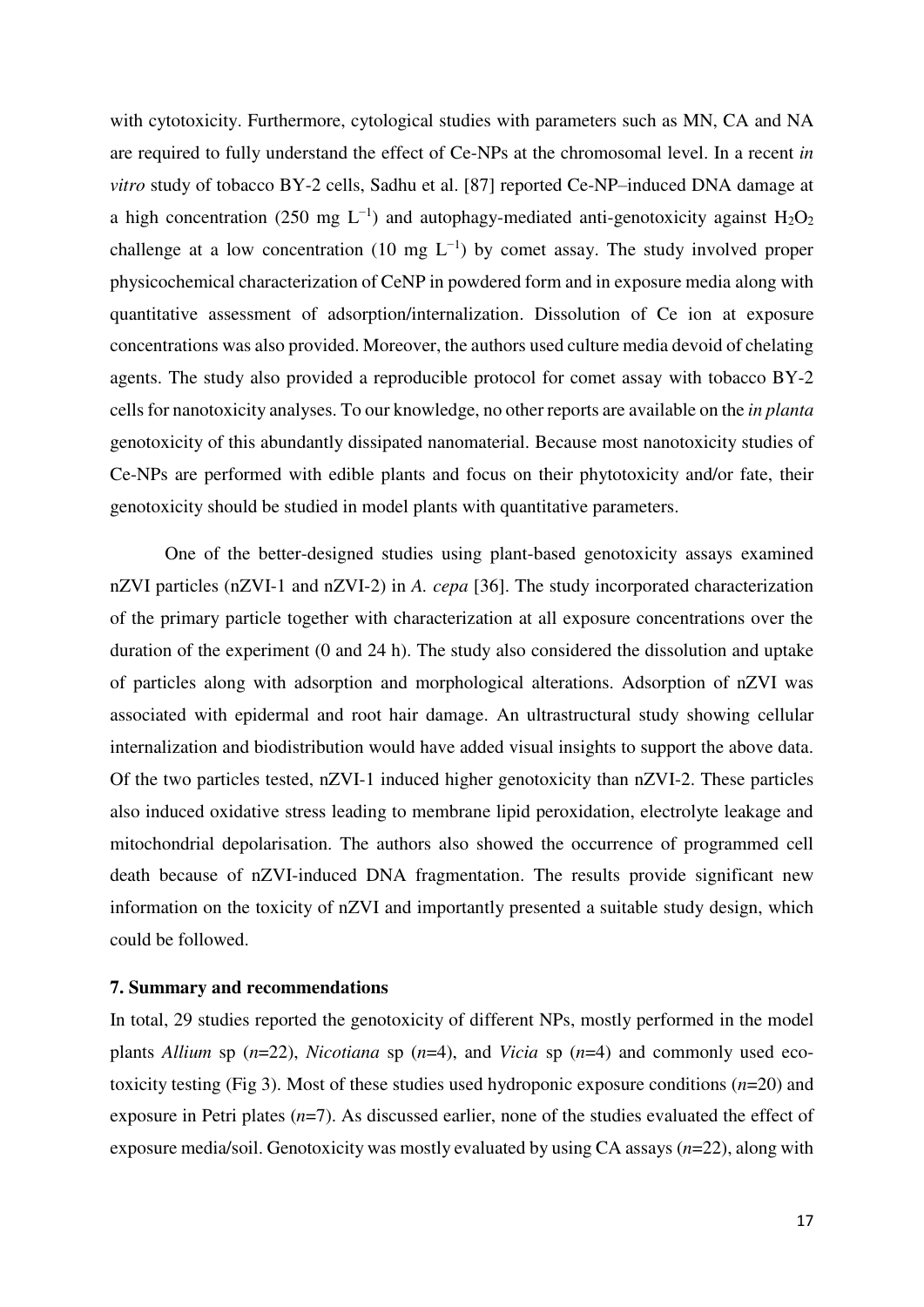MN (*n*=15) and comet assays (*n*=14). A few studies also used RAPD analysis, not discussed in detail here. Genotoxicity was observed for most of the reported studies.

### *<Figure 3>*

Most of the studies discussed did not consider certain aspects that are essential for nanotoxicology studies. The quality score for each of the studies highlights the need for improved study design and scoring criteria and an emphasis on particle characterization and uptake. However, most of the studies published after 2014 obtained a higher average score.

Assay methods and scoring criteria used in each of the studies affected the results and therefore significantly affected the quality score. In many of the publications, an insufficient number of cells was examined for a conclusion. In addition, the criteria used for scoring and presenting the results were not uniform among the studies. Discussing the technicalities of scoring used for each of the assays is beyond the scope of this review, but we briefly highlight the common errors we observed as follows:

- Significantly higher MI (often  $> 60-70$ ), not clearly defining how results have been presented. Studies should state clearly whether MI is presented as cells in mitosis/1000 cells or calculated with the more accepted standard formula [(number of cells in mitosis/total number of cells) x100].
- Scoring of nuclear buds/artefacts as micronucleus
- Incorrect identification of nuclear/chromosomal aberrations including c-mitosis, laggard and vagrants
- Mistakenly identifying late telophase or interphase nuclei of *A. cepa*, which often show two nucleoli per nucleus [88], as binucleate cells.

The scoring revealed that earlier studies, which often lacked proper characterization of materials and information on uptake/localization, had a lower score than newer studies. Many of these studies did not report characterization of particles in the exposure conditions and others did not use suitable controls. We found lack of uniform/standard methods, which might affect the assay outcome. From our understanding of nanotoxicology, based on some studies in plants and mostly those performed in animal cells *in vitro*, factors that might affect assay outcome and the interpretation must be properly defined and controlled for.

From the above discussion and our observations, we suggest some basic recommendations that should be considered when reporting NP toxicity in plants.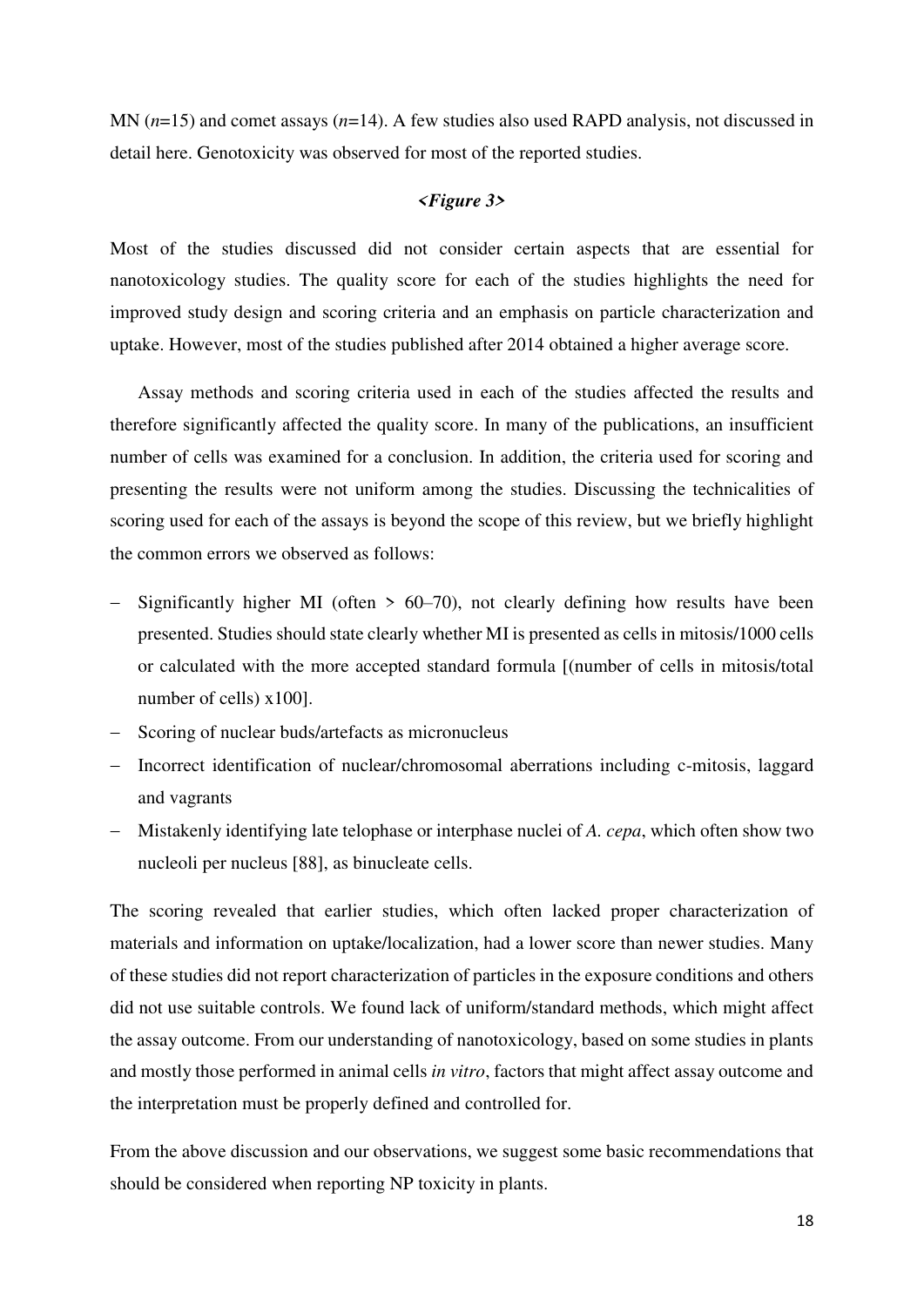- *Characterization of primary particle*: Report the primary size, shape, surface area and purity of the particle. Moreover, if applicable, the size of bulk aggregates should be provided.
- *Well-defined dispersion protocol*: The use of surfactant/solvent/dispersion media and sonication conditions should be clearly described. The process by which exposure conditions are obtained from stock solution should be clearly mentioned. Any surfactant/solvent/dispersion media used should be a vehicle control for the experiment. The use of liquid media is prevalent in plant nanotoxicity studies involving long-term exposure. For metal NPs, the presence of chelating agents (eg,  $P_i$ -EDTA-FeSO<sub>4</sub>) in the medium enhances agglomeration/aggregation. Such media components should be avoided as much as possible.
- *Characterization of NPs in exposure conditions*: DLS/zeta potential and if possible sedimentation of particles must be measured in the exposure condition. These measurements are critical to determine effective exposure concentrations. Additionally, dissolution of metal NPs must be considered.
- *Medium of exposure*: Mostly hydroponic exposure is used in genotoxicity studies, but any exception should be supported by information on NP–exposure media interaction. This is important because mobility and behaviour of particles is greatly affected by the components of exposure media.
- *Concentration selection*: Most studies involved high concentrations of NPs. An understanding of the genotoxicity of NPs at a wide range of concentrations is important, but the use of environmentally relevant exposure concentrations is highly recommended.
- *Uptake of NPs*: Toxicity results must be complemented with results of NP uptake. They could be qualitative, by using TEM (for CNTs), or quantitative, by using ICP (for metal NPs) or both.
- *Use of proper scoring criteria*: Often in experiments, a fewer number of cells than required were scored for CA, MN and comet assays. We recommend a minimum of 1000 cells/root in triplicate (1000 x 3) be scored for MI and CA and MN assays. For anaphase/telophase aberrations, a minimum of 500 cells/treatment condition should be scored. In addition, proper scoring criteria for aberration and micronucleus assay should be followed. Reference images for different kinds of aberrations, which may be used for proper scoring, are in the review by Leme and Marin-Morales[10] and could be used. For comet assay, 25-50 cells/replicate in triplicate (depending on the plant species and ease of nuclei isolation) per concentration must be scored. Authors should additionally consider possible interference in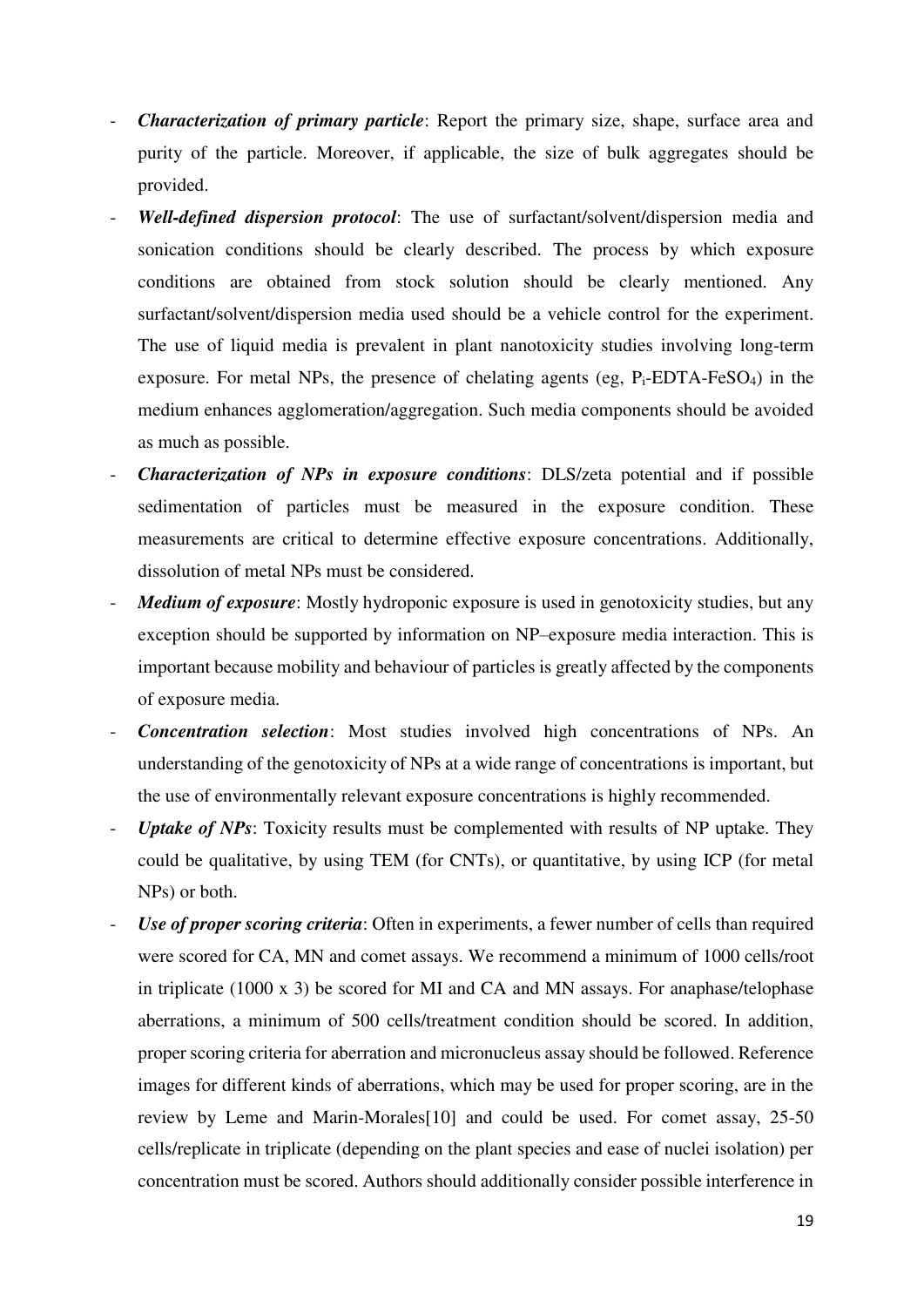scoring, especially at high concentrations of NP exposure. Edge effect (formation of distorted comets due to drying at the edges of the gel) on comet slides should be considered to avoid false-positive results. Additional uncertainties arising due to scoring biases should be considered.

# **References**

- [1] A.A. Keller, W. Vosti, H. Wang, A. Lazareva, Release of engineered nanomaterials from personal care products throughout their life cycle, J. Nanoparticle Res. 16 (2014) 2489. doi:10.1007/s11051-014-2489-9.
- [2] F. Gottschalk, B. Nowack, The release of engineered nanomaterials to the environment, J. Environ. Monit. 13 (2011) 1145. doi:10.1039/c0em00547a.
- [3] Y. Wang, B. Nowack, Dynamic probabilistic material flow analysis of nano-SiO2, nano iron oxides, nano-CeO2, nano-Al2O3, and quantum dots in seven European regions, Environ. Pollut. 235 (2018) 589–601. doi:10.1016/J.ENVPOL.2018.01.004.
- [4] O. US EPA, Control of Nanoscale Materials under the Toxic Substances Control Act, (n.d.). https://www.epa.gov/reviewing-new-chemicals-under-toxic-substances-controlact-tsca/control-nanoscale-materials-under (accessed January 31, 2018).
- [5] U. EPA Federal Facilities Restoration, R. Office, Technical Fact sheet Nanomaterials, (2011). https://www.epa.gov/sites/production/files/2014- 03/documents/ffrrofactsheet\_emergingcontaminant\_nanomaterials\_jan2014\_final.pdf (accessed August 3, 2017).
- [6] A. Mukherjee, T. Gichner, Research Methods in Plant Sciences: Allelopathy (Eds: D. A. Sampietro and S. S. Narwal), Studium Press, LLC. Houston,Texas, USA | Institute of Experimental Botany AS CR, in: D. A. Sampietro and S. S. Narwal (Ed.), Res. Methods Plant Sci. Allelopath. , Studium Press, LLC. Houston,Texas, USA, 2009: pp. 97–108. http://www.ueb.cas.cz/en/category/source-titles/research-methods-plantsciences-allelopathy-eds-d-sampietro-and-s-s-narwal (accessed August 3, 2017).
- [7] W.F. Grant, The present status of higher plant bioassays for the detection of environmental mutagens, Mutat. Res. Mol. Mech. Mutagen. 310 (1994) 175–185. doi:10.1016/0027-5107(94)90112-0.
- [8] M. Iqbal, Vicia faba bioassay for environmental toxicity monitoring: A review, Chemosphere. 144 (2016) 785–802. doi:10.1016/J.CHEMOSPHERE.2015.09.048.
- [9] A. K. Patlolla, Environmental Toxicity Monitoring of Nanomaterials using Vicia Faba GENE-TOX Assay, J. Nanomed. Nanotechnol. 04 (2013) 1–3. doi:10.4172/2157- 7439.1000e129.
- [10] D.M. Leme, M.A. Marin-Morales, Allium cepa test in environmental monitoring: A review on its application, Mutat. Res. Mutat. Res. 682 (2009) 71–81. doi:10.1016/j.mrrev.2009.06.002.
- [11] T.-H. Ma, Vicia cytogenetic tests for environmental mutagens: A report of the U.S. environmental protection agency Gene-Tox program, Mutat. Res. Genet. Toxicol. 99 (1982) 257–271. doi:10.1016/0165-1110(82)90045-8.
- [12] T.-H. Ma, Z. Xu, C. Xu, H. McConnell, E. Valtierra Rabago, G. Adriana Arreola, H. Zhang, The improved Allium/Vicia root tip micronucleus assay for clastogenicity of environmental pollutants, Mutat. Res. Mutagen. Relat. Subj. 334 (1995) 185–195. doi:10.1016/0165-1161(95)90010-1.
- [13] W.F. Grant, Chromosome aberration assays in allium: A report of the U.S. environmental protection agency gene-tox program, Mutat. Res. Genet. Toxicol. 99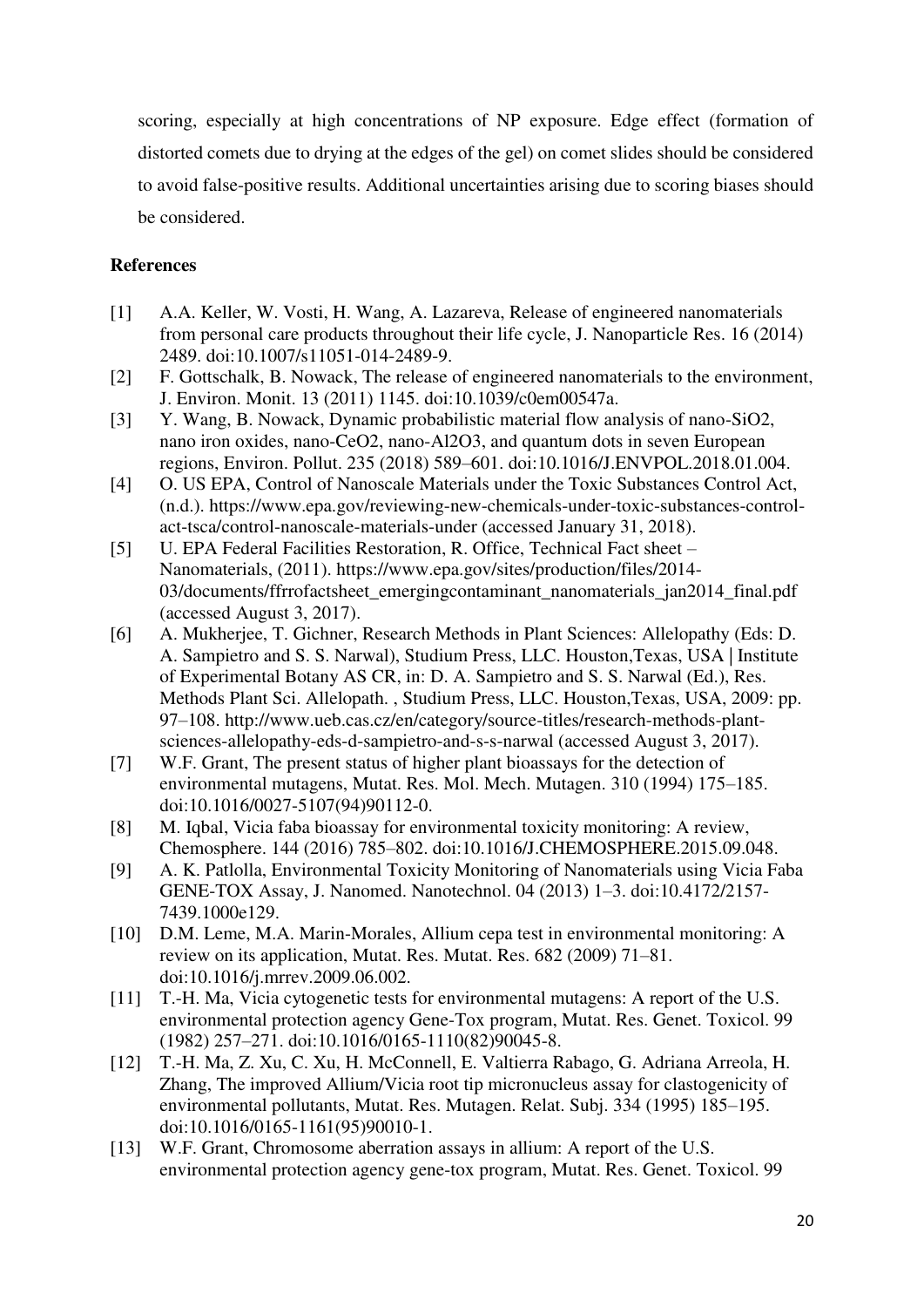(1982) 273–291. doi:10.1016/0165-1110(82)90046-X.

- [14] T.-H. Ma, G.L. Cabrera, E. Owens, Genotoxic Agents Detected by Plant Bioassays, Rev. Environ. Health. 20 (2005) 1–14. doi:10.1515/REVEH.2005.20.1.1.
- [15] S. Knasmüller, E. Gottmann, H. Steinkellner, A. Fomin, C. Pickl, A. Paschke, R. Göd, M. Kundi, Detection of genotoxic effects of heavy metal contaminated soils with plant bioassays, Mutat. Res. Toxicol. Environ. Mutagen. 420 (1998) 37–48. doi:10.1016/S1383-5718(98)00145-4.
- [16] G.. Cabrera, D.M.. Rodriguez, Genotoxicity of soil from farmland irrigated with wastewater using three plant bioassays, Mutat. Res. Mol. Mech. Mutagen. 426 (1999) 211–214. doi:10.1016/S0027-5107(99)00070-6.
- [17] I. Ghosh, M. Ghosh, A. Mukherjee, M. Ghosh, A. Mukherjee, Methods of In Vitro and In Vivo Nanotoxicity Evaluation in Plants, in: Environ. Toxic. Nanomater., CRC Press, 2018: pp. 281–304. doi:10.1201/9781351252966-11.
- [18] M. Ghosh, M. Bandyopadhyay, A. Mukherjee, Genotoxicity of titanium dioxide (TiO2) nanoparticles at two trophic levels: Plant and human lymphocytes, Chemosphere. 81 (2010) 1253–1262. doi:10.1016/j.chemosphere.2010.09.022.
- [19] R. Kaveh, Y.-S. Li, S. Ranjbar, R. Tehrani, C.L. Brueck, B. Van Aken, Changes in *Arabidopsis thaliana* Gene Expression in Response to Silver Nanoparticles and Silver Ions, Environ. Sci. Technol. 47 (2013) 10637–10644. doi:10.1021/es402209w.
- [20] A.K. Patlolla, A. Berry, L. May, P.B. Tchounwou, Genotoxicity of silver nanoparticles in Vicia faba: a pilot study on the environmental monitoring of nanoparticles., Int. J. Environ. Res. Public Health. 9 (2012) 1649–62. doi:10.3390/ijerph9051649.
- [21] M. Ghosh, S. Bhadra, A. Adegoke, M. Bandyopadhyay, A. Mukherjee, MWCNT uptake in Allium cepa root cells induces cytotoxic and genotoxic responses and results in DNA hyper-methylation, Mutat. Res. Mol. Mech. Mutagen. 774 (2015) 49–58. doi:10.1016/j.mrfmmm.2015.03.004.
- [22] M. Ghosh, M. J, S. Sinha, A. Chakraborty, S.K. Mallick, M. Bandyopadhyay, A. Mukherjee, In vitro and in vivo genotoxicity of silver nanoparticles, Mutat. Res. Toxicol. Environ. Mutagen. 749 (2012) 60–69. doi:10.1016/j.mrgentox.2012.08.007.
- [23] M. Ghosh, A. Jana, S. Sinha, M. Jothiramajayam, A. Nag, A. Chakraborty, A. Mukherjee, A. Mukherjee, Effects of ZnO nanoparticles in plants: Cytotoxicity, genotoxicity, deregulation of antioxidant defenses, and cell-cycle arrest, Mutat. Res. - Genet. Toxicol. Environ. Mutagen. 807 (2016). doi:10.1016/j.mrgentox.2016.07.006.
- [24] M. Ruffini Castiglione, L. Giorgetti, L. Bellani, S. Muccifora, S. Bottega, C. Spanò, Root responses to different types of TiO2 nanoparticles and bulk counterpart in plant model system Vicia faba L., Environ. Exp. Bot. 130 (2016) 11–21. doi:10.1016/J.ENVEXPBOT.2016.05.002.
- [25] G.B. dos Reis, L.F. Andrade-Vieira, I. de C. Moraes, P.H.S. César, S. Marcussi, L.C. Davide, Reliability of plant root comet assay in comparison with human leukocyte comet assay for assessment environmental genotoxic agents, Ecotoxicol. Environ. Saf. 142 (2017) 110–116. doi:10.1016/J.ECOENV.2017.04.004.
- [26] M. Zhu, G. Nie, H. Meng, T. Xia, A. Nel, Y. Zhao, Physicochemical Properties Determine Nanomaterial Cellular Uptake, Transport, and Fate, Acc. Chem. Res. 46 (2013) 622–631. doi:10.1021/ar300031y.
- [27] P.M. Winter, G.M. Lanza, S.A. Wickline, M. Madou, C. Wang, P.B. Deotare, M. Loncar, Y.K. Yap, J. Rose, M. Auffan, O. Proux, V. Niviere, J.-Y. Bottero, Z.L. Wang, Y. Liu, R.G. Polcawich, J.S. Pulskamp, R.M. Proie, W.-T. Park, S. V. Kalinin, B.J. Rodriguez, A.L. Kholkin, G.L. Liu, J. Lagemaat, L. Valdevit, J.W. Hutchinson, S. Oh, M. Madou, K. Tonisch, E. De Rosa, J. Fernandez-Moure, E. Tasciotti, D. Gebauer, B.E. O'Neill, K.C. Li, Physicochemical Properties of Nanoparticles in Relation with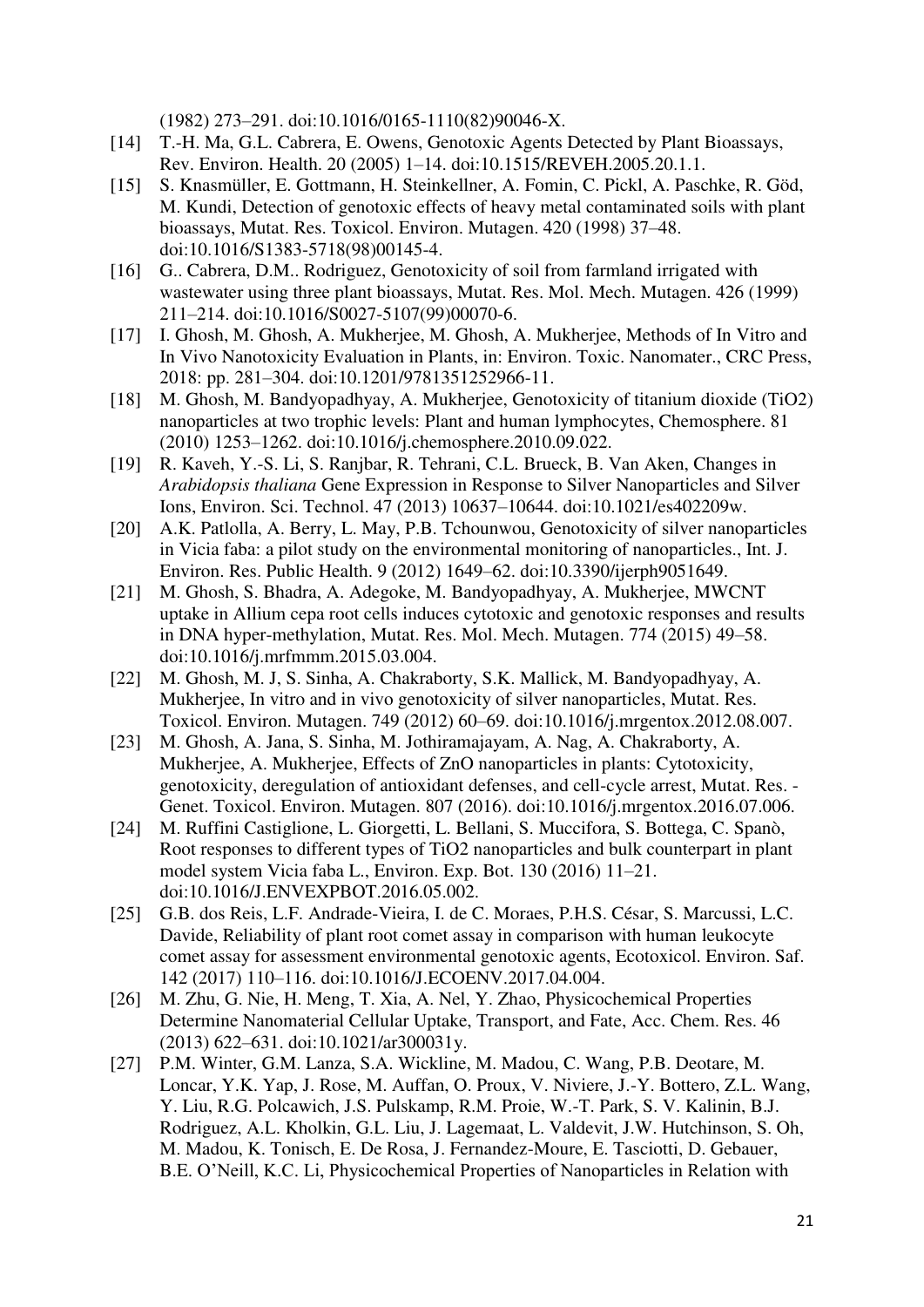Toxicity, in: Encycl. Nanotechnol., Springer Netherlands, Dordrecht, 2012: pp. 2085– 2085. doi:10.1007/978-90-481-9751-4\_334.

- [28] K.L. Aillon, Y. Xie, N. El-Gendy, C.J. Berkland, M.L. Forrest, Effects of nanomaterial physicochemical properties on in vivo toxicity, Adv. Drug Deliv. Rev. 61 (2009) 457– 466. doi:10.1016/J.ADDR.2009.03.010.
- [29] M.A. Gatoo, S. Naseem, M.Y. Arfat, A.M. Dar, K. Qasim, S. Zubair, Physicochemical properties of nanomaterials: implication in associated toxic manifestations., Biomed Res. Int. 2014 (2014) 498420. doi:10.1155/2014/498420.
- [30] K. Donaldson, C.A. Poland, Nanotoxicity: challenging the myth of nano-specific toxicity, Curr. Opin. Biotechnol. 24 (2013) 724–734. doi:10.1016/J.COPBIO.2013.05.003.
- [31] R.Y. Prasad, K. Wallace, K.M. Daniel, A.H. Tennant, R.M. Zucker, J. Strickland, K. Dreher, A.D. Kligerman, C.F. Blackman, D.M. DeMarini, Effect of Treatment Media on the Agglomeration of Titanium Dioxide Nanoparticles: Impact on Genotoxicity, Cellular Interaction, and Cell Cycle, ACS Nano. 7 (2013) 1929–1942. doi:10.1021/nn302280n.
- [32] G. Maiorano, S. Sabella, B. Sorce, V. Brunetti, M.A. Malvindi, R. Cingolani, P.P. Pompa, Effects of Cell Culture Media on the Dynamic Formation of Protein−Nanoparticle Complexes and Influence on the Cellular Response, ACS Nano. 4 (2010) 7481–7491. doi:10.1021/nn101557e.
- [33] I. Römer, A.J. Gavin, T.A. White, R.C. Merrifield, J.K. Chipman, M.R. Viant, J.R. Lead, The critical importance of defined media conditions in Daphnia magna nanotoxicity studies, Toxicol. Lett. 223 (2013) 103–108. doi:10.1016/J.TOXLET.2013.08.026.
- [34] B. Halamoda-Kenzaoui, M. Ceridono, P. Colpo, A. Valsesia, P. Urbán, I. Ojea-Jiménez, S. Gioria, D. Gilliland, F. Rossi, A. Kinsner-Ovaskainen, Dispersion Behaviour of Silica Nanoparticles in Biological Media and Its Influence on Cellular Uptake, PLoS One. 10 (2015) e0141593. doi:10.1371/journal.pone.0141593.
- [35] US-EPA, Nanotechnology for Site Remediation Fact Sheet (EPA 542-F-08-009), n.d. https://semspub.epa.gov/work/HQ/160619.pdf (accessed February 21, 2018).
- [36] I. Ghosh, A. Mukherjee, A. Mukherjee, In planta genotoxicity of nZVI: influence of colloidal stability on uptake, DNA damage, oxidative stress and cell death, Mutagenesis. 32 (2017) 371–387. doi:10.1093/mutage/gex006.
- [37] M. Bhuvaneshwari, D. Kumar, R. Roy, S. Chakraborty, A. Parashar, A. Mukherjee, N. Chandrasekaran, A. Mukherjee, Toxicity, accumulation, and trophic transfer of chemically and biologically synthesized nano zero valent iron in a two species freshwater food chain, Aquat. Toxicol. 183 (2017) 63–75. doi:10.1016/J.AQUATOX.2016.12.013.
- [38] C. Levard, E.M. Hotze, G. V. Lowry, G.E. Brown, Environmental Transformations of Silver Nanoparticles: Impact on Stability and Toxicity, Environ. Sci. Technol. 46 (2012) 6900–6914. doi:10.1021/es2037405.
- [39] Z.-Q. Tan, Y.-G. Yin, X.-R. Guo, M. Amde, M.H. Moon, J.-F. Liu, G.-B. Jiang, Tracking the Transformation of Nanoparticulate and Ionic Silver at Environmentally Relevant Concentration Levels by Hollow Fiber Flow Field-Flow Fractionation Coupled to ICPMS, Environ. Sci. Technol. 51 (2017) 12369–12376. doi:10.1021/acs.est.7b03439.
- [40] T. Xia, M. Kovochich, M. Liong, L. Mädler, B. Gilbert, H. Shi, J.I. Yeh, J.I. Zink, A.E. Nel, Comparison of the Mechanism of Toxicity of Zinc Oxide and Cerium Oxide Nanoparticles Based on Dissolution and Oxidative Stress Properties, ACS Nano. 2 (2008) 2121–2134. doi:10.1021/nn800511k.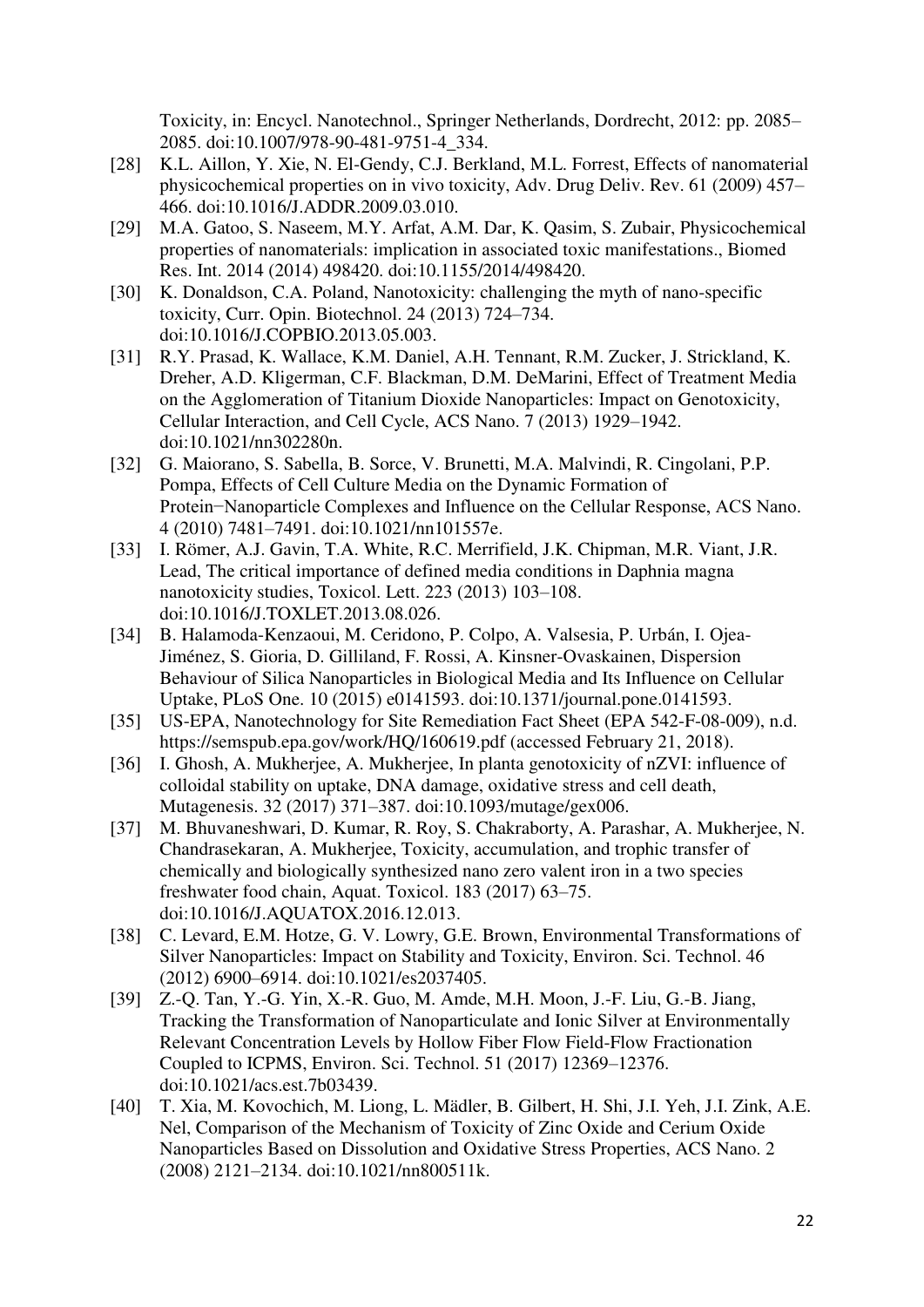- [41] J.E. Eixenberger, C.B. Anders, R.J. Hermann, R.J. Brown, K.M. Reddy, A. Punnoose, D.G. Wingett, Rapid Dissolution of ZnO Nanoparticles Induced by Biological Buffers Significantly Impacts Cytotoxicity, Chem. Res. Toxicol. 30 (2017) 1641–1651. doi:10.1021/acs.chemrestox.7b00136.
- [42] L. Vittori Antisari, S. Carbone, A. Gatti, G. Vianello, P. Nannipieri, Uptake and translocation of metals and nutrients in tomato grown in soil polluted with metal oxide (CeO2, Fe3O4, SnO2, TiO2) or metallic (Ag, Co, Ni) engineered nanoparticles, Environ. Sci. Pollut. Res. 22 (2015) 1841–1853. doi:10.1007/s11356-014-3509-0.
- [43] X. Gui, Z. Zhang, S. Liu, Y. Ma, P. Zhang, X. He, Y. Li, J. Zhang, H. Li, Y. Rui, L. Liu, W. Cao, Fate and Phytotoxicity of CeO2 Nanoparticles on Lettuce Cultured in the Potting Soil Environment., PLoS One. 10 (2015) e0134261. doi:10.1371/journal.pone.0134261.
- [44] T.K. Darlington, A.M. Neigh, M.T. Spencer, O.T. Nguyen, S.J. Oldenburg, NANOPARTICLE CHARACTERISTICS AFFECTING ENVIRONMENTAL FATE AND TRANSPORT THROUGH SOIL, Environ. Toxicol. Chem. 28 (2009) 1191. doi:10.1897/08-341.1.
- [45] P.S. Tourinho, C.A.M. van Gestel, S. Lofts, C. Svendsen, A.M.V.M. Soares, S. Loureiro, Metal-based nanoparticles in soil: Fate, behavior, and effects on soil invertebrates, Environ. Toxicol. Chem. 31 (2012) 1679–1692. doi:10.1002/etc.1880.
- [46] G. Cornelis, K. Hund-Rinke, T. Kuhlbusch, N. van den Brink, C. Nickel, Fate and Bioavailability of Engineered Nanoparticles in Soils: A Review, Crit. Rev. Environ. Sci. Technol. 44 (2014) 2720–2764. doi:10.1080/10643389.2013.829767.
- [47] M. Khodakovskaya, E. Dervishi, M. Mahmood, Y. Xu, Z. Li, F. Watanabe, A.S. Biris, Carbon Nanotubes Are Able To Penetrate Plant Seed Coat and Dramatically Affect Seed Germination and Plant Growth, ACS Nano. 3 (2009) 3221–3227. doi:10.1021/nn900887m.
- [48] D. Cui, P. Zhang, Y. Ma, X. He, Y. Li, J. Zhang, Y. Zhao, Z. Zhang, Effect of cerium oxide nanoparticles on asparagus lettuce cultured in an agar medium, Environ. Sci. Nano. 1 (2014) 459–465. doi:10.1039/C4EN00025K.
- [49] X. Yang, H. Pan, P. Wang, F.-J. Zhao, Particle-specific toxicity and bioavailability of cerium oxide (CeO2) nanoparticles to Arabidopsis thaliana, J. Hazard. Mater. 322 (2017) 292–300. doi:10.1016/J.JHAZMAT.2016.03.054.
- [50] W.-M. Lee, J. Il Kwak, Y.-J. An, Effect of silver nanoparticles in crop plants Phaseolus radiatus and Sorghum bicolor: Media effect on phytotoxicity, Chemosphere. 86 (2012) 491–499. doi:10.1016/J.CHEMOSPHERE.2011.10.013.
- [51] F. Schwab, G. Zhai, M. Kern, A. Turner, J.L. Schnoor, M.R. Wiesner, Barriers, pathways and processes for uptake, translocation and accumulation of nanomaterials in plants – Critical review, Nanotoxicology. (2015) 1–22. doi:10.3109/17435390.2015.1048326.
- [52] H. Zhu, J. Han, J.Q. Xiao, Y. Jin, Uptake, translocation, and accumulation of manufactured iron oxide nanoparticles by pumpkin plants, J. Environ. Monit. 10 (2008) 713. doi:10.1039/b805998e.
- [53] Y. Ma, X. He, P. Zhang, Z. Zhang, Y. Ding, J. Zhang, G. Wang, C. Xie, W. Luo, J. Zhang, L. Zheng, Z. Chai, K. Yang, Xylem and Phloem Based Transport of CeO <sup>2</sup> Nanoparticles in Hydroponic Cucumber Plants, Environ. Sci. Technol. 51 (2017) 5215–5221. doi:10.1021/acs.est.6b05998.
- [54] R. Raliya, C. Franke, S. Chavalmane, R. Nair, N. Reed, P. Biswas, Quantitative Understanding of Nanoparticle Uptake in Watermelon Plants., Front. Plant Sci. 7 (2016) 1288. doi:10.3389/fpls.2016.01288.
- [55] O. Zaytseva, Z. Wang, G. Neumann, Phytotoxicity of carbon nanotubes in soybean as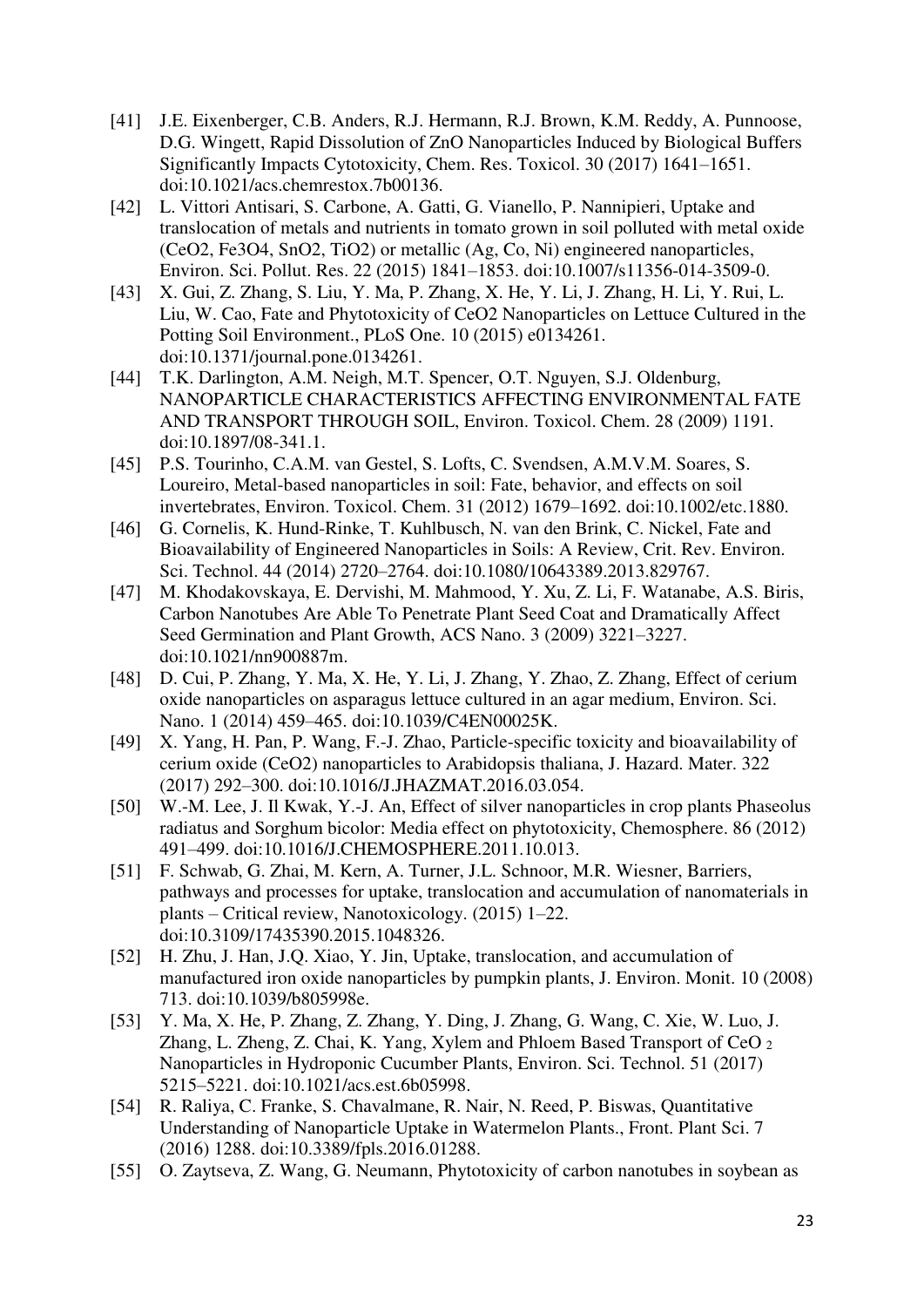determined by interactions with micronutrients, J. Nanoparticle Res. 19 (2017) 29. doi:10.1007/s11051-016-3722-5.

- [56] X. Ma, J. Geiser-Lee, Y. Deng, A. Kolmakov, Interactions between engineered nanoparticles (ENPs) and plants: Phytotoxicity, uptake and accumulation, Sci. Total Environ. 408 (2010) 3053–3061. doi:10.1016/J.SCITOTENV.2010.03.031.
- [57] S. Lin, J. Reppert, Q. Hu, J.S. Hudson, M.L. Reid, T.A. Ratnikova, A.M. Rao, H. Luo, P.C. Ke, Uptake, Translocation, and Transmission of Carbon Nanomaterials in Rice Plants, Small. 5 (2009) NA-NA. doi:10.1002/smll.200801556.
- [58] B. Ahmed, S. Dwivedi, M.Z. Abdin, A. Azam, M. Al-Shaeri, M.S. Khan, Q. Saquib, A.A. Al-Khedhairy, J. Musarrat, Mitochondrial and Chromosomal Damage Induced by Oxidative Stress in Zn(2+) Ions, ZnO-Bulk and ZnO-NPs treated Allium cepa roots., Sci. Rep. 7 (2017) 40685. doi:10.1038/srep40685.
- [59] J.-H. Kim, Y. Lee, E.-J. Kim, S. Gu, E.J. Sohn, Y.S. Seo, H.J. An, Y.-S. Chang, Exposure of Iron Nanoparticles to *Arabidopsis thaliana* Enhances Root Elongation by Triggering Cell Wall Loosening, Environ. Sci. Technol. 48 (2014) 3477–3485. doi:10.1021/es4043462.
- [60] M. Ghosh, A. Jana, S. Sinha, M. Jothiramajayam, A. Nag, A. Chakraborty, A. Mukherjee, A. Mukherjee, Effects of ZnO nanoparticles in plants: Cytotoxicity, genotoxicity, deregulation of antioxidant defenses, and cell-cycle arrest, Mutat. Res. Toxicol. Environ. Mutagen. 807 (2016) 25–32. doi:10.1016/j.mrgentox.2016.07.006.
- [61] Y. Deng, E.J. Petersen, K.E. Challis, S.A. Rabb, R.D. Holbrook, J.F. Ranville, B.C. Nelson, B. Xing, Multiple Method Analysis of TiO 2 Nanoparticle Uptake in Rice ( *Oryza sativa* L.) Plants, Environ. Sci. Technol. 51 (2017) 10615–10623. doi:10.1021/acs.est.7b01364.
- [62] F. Piccinno, F. Gottschalk, S. Seeger, B. Nowack, Industrial production quantities and uses of ten engineered nanomaterials in Europe and the world, J. Nanoparticle Res. 14 (2012) 1109. doi:10.1007/s11051-012-1109-9.
- [63] M. Kumari, A. Mukherjee, N. Chandrasekaran, Genotoxicity of silver nanoparticles in Allium cepa, Sci. Total Environ. 407 (2009) 5243–5246. doi:10.1016/j.scitotenv.2009.06.024.
- [64] I.M. Prokhorova, B.S. Kibrik, A. V. Pavlov, D.S. Pesnya, Estimation of Mutagenic Effect and Modifications of Mitosis by Silver Nanoparticles, Bull. Exp. Biol. Med. 156 (2013) 255–259. doi:10.1007/s10517-013-2325-8.
- [65] P. Cvjetko, A. Milošić, A.-M. Domijan, I. Vinković Vrček, S. Tolić, P. Peharec Štefanić, I. Letofsky-Papst, M. Tkalec, B. Balen, Toxicity of silver ions and differently coated silver nanoparticles in Allium cepa roots, Ecotoxicol. Environ. Saf. 137 (2017) 18–28. doi:10.1016/J.ECOENV.2016.11.009.
- [66] P. Cvjetko, M. Zovko, P.P. Štefanić, R. Biba, M. Tkalec, A.-M. Domijan, I.V. Vrček, I. Letofsky-Papst, S. Šikić, B. Balen, Phytotoxic effects of silver nanoparticles in tobacco plants, Environ. Sci. Pollut. Res. (2017) 1–13. doi:10.1007/s11356-017-0928-8.
- [67] K.K. Panda, V.M.M. Achary, R. Krishnaveni, B.K. Padhi, S.N. Sarangi, S.N. Sahu, B.B. Panda, In vitro biosynthesis and genotoxicity bioassay of silver nanoparticles using plants, Toxicol. Vitr. 25 (2011) 1097–1105. doi:10.1016/j.tiv.2011.03.008.
- [68] M. Ghosh, A. Chakraborty, M. Bandyopadhyay, A. Mukherjee, Multi-walled carbon nanotubes (MWCNT): Induction of DNA damage in plant and mammalian cells, J. Hazard. Mater. 197 (2011) 327–336. doi:10.1016/j.jhazmat.2011.09.090.
- [69] L.R. de Andrade, A. Sandin Brito, A.M.G. de Souza Melero, H. Zanin, H. José Ceragioli, V. Baranauskas, K. Silva Cunha, S. Pierre Irazusta, Absence of mutagenic and recombinagenic activity of multi-walled carbon nanotubes in the Drosophila wingspot test and Allium cepa test, Ecotoxicol. Environ. Saf. 99 (2014) 92–97.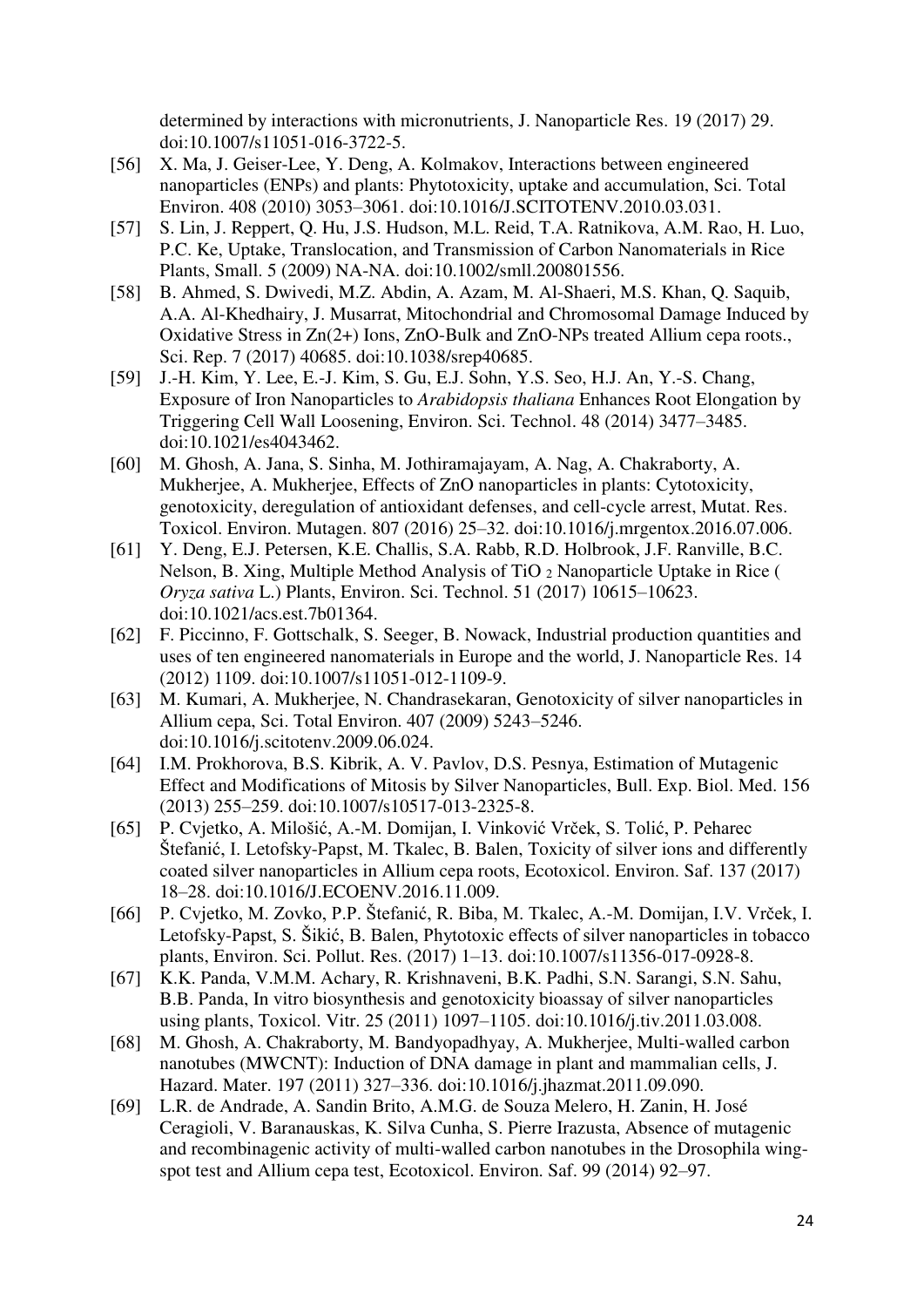doi:10.1016/J.ECOENV.2013.10.013.

- [70] S. Pakrashi, N. Jain, S. Dalai, J. Jayakumar, P.T. Chandrasekaran, A.M. Raichur, N. Chandrasekaran, A. Mukherjee, In Vivo Genotoxicity Assessment of Titanium Dioxide Nanoparticles by Allium cepa Root Tip Assay at High Exposure Concentrations, PLoS One. 9 (2014) e87789. doi:10.1371/journal.pone.0087789.
- [71] M. Ruffini Castiglione, L. Giorgetti, C. Geri, R. Cremonini, The effects of nano-TiO2 on seed germination, development and mitosis of root tip cells of Vicia narbonensis L. and Zea mays L, J. Nanoparticle Res. 13 (2011) 2443–2449. doi:10.1007/s11051-010- 0135-8.
- [72] M. Kumari, S.S. Khan, S. Pakrashi, A. Mukherjee, N. Chandrasekaran, Cytogenetic and genotoxic effects of zinc oxide nanoparticles on root cells of Allium cepa, J. Hazard. Mater. 190 (2011) 613–621. doi:10.1016/j.jhazmat.2011.03.095.
- [73] T.C. Taranath, B.N. Patil, T.U. Santosh, B.S. Sharath, Cytotoxicity of zinc nanoparticles fabricated by Justicia adhatoda L. on root tips of Allium cepa L.—a model approach, Environ. Sci. Pollut. Res. 22 (2015) 8611–8617. doi:10.1007/s11356- 014-4043-9.
- [74] A. Rajeshwari, S. Kavitha, S.A. Alex, D. Kumar, A. Mukherjee, N. Chandrasekaran, A. Mukherjee, Cytotoxicity of aluminum oxide nanoparticles on Allium cepa root tip effects of oxidative stress generation and biouptake, Environ. Sci. Pollut. Res. 22 (2015) 11057–11066. doi:10.1007/s11356-015-4355-4.
- [75] A. De, M. Chakrabarti, I. Ghosh, A. Mukherjee, Evaluation of genotoxicity and oxidative stress of aluminium oxide nanoparticles and its bulk form in Allium cepa, Nucl. 59 (2016) 219–225. doi:10.1007/s13237-016-0179-y.
- [76] D. Nagaonkar, S. Shende, M. Rai, Biosynthesis of copper nanoparticles and its effect on actively dividing cells of mitosis in *Allium cepa*, Biotechnol. Prog. 31 (2015) 557– 565. doi:10.1002/btpr.2040.
- [77] M. Faisal, Q. Saquib, A.A. Alatar, A.A. Al-Khedhairy, M. Ahmed, S.M. Ansari, H.A. Alwathnani, S. Dwivedi, J. Musarrat, S. Praveen, Cobalt oxide nanoparticles aggravate DNA damage and cell death in eggplant via mitochondrial swelling and NO signaling pathway, Biol. Res. 49 (2016) 20. doi:10.1186/s40659-016-0080-9.
- [78] M. Faisal, Q. Saquib, A.A. Alatar, A.A. Al-Khedhairy, A.K. Hegazy, J. Musarrat, Phytotoxic hazards of NiO-nanoparticles in tomato: A study on mechanism of cell death, J. Hazard. Mater. 250–251 (2013) 318–332. doi:10.1016/j.jhazmat.2013.01.063.
- [79] I. Manna, M. Bandyopadhyay, Engineered Nickel Oxide Nanoparticle Causes Substantial Physicochemical Perturbation in Plants, Front. Chem. 5 (2017) 92. doi:10.3389/fchem.2017.00092.
- [80] A. Rajeshwari, B. Roy, N. Chandrasekaran, A. Mukherjee, Cytogenetic evaluation of gold nanorods using Allium cepa test, Plant Physiol. Biochem. 109 (2016) 209–219. doi:10.1016/J.PLAPHY.2016.10.003.
- [81] A. Rajeshwari, S. Suresh, N. Chandrasekaran, A. Mukherjee, Toxicity evaluation of gold nanoparticles using an Allium cepa bioassay, RSC Adv. 6 (2016) 24000–24009. doi:10.1039/C6RA04712B.
- [82] Q. Saquib, M. Faisal, A.A. Alatar, A.A. Al-Khedhairy, M. Ahmed, S.M. Ansari, H.A. Alwathnani, M.K. Okla, S. Dwivedi, J. Musarrat, S. Praveen, S.T. Khan, R. Wahab, M.A. Siddiqui, J. Ahmad, Genotoxicity of ferric oxide nanoparticles in Raphanus sativus: Deciphering the role of signaling factors, oxidative stress and cell death, J. Environ. Sci. 47 (2016) 49–62. doi:10.1016/J.JES.2015.12.037.
- [83] İ.H. Ciğerci, R. Liman, E. Özgül, M. Konuk, Genotoxicity of indium tin oxide by Allium and Comet tests, Cytotechnology. 67 (2015) 157–163. doi:10.1007/s10616- 013-9673-0.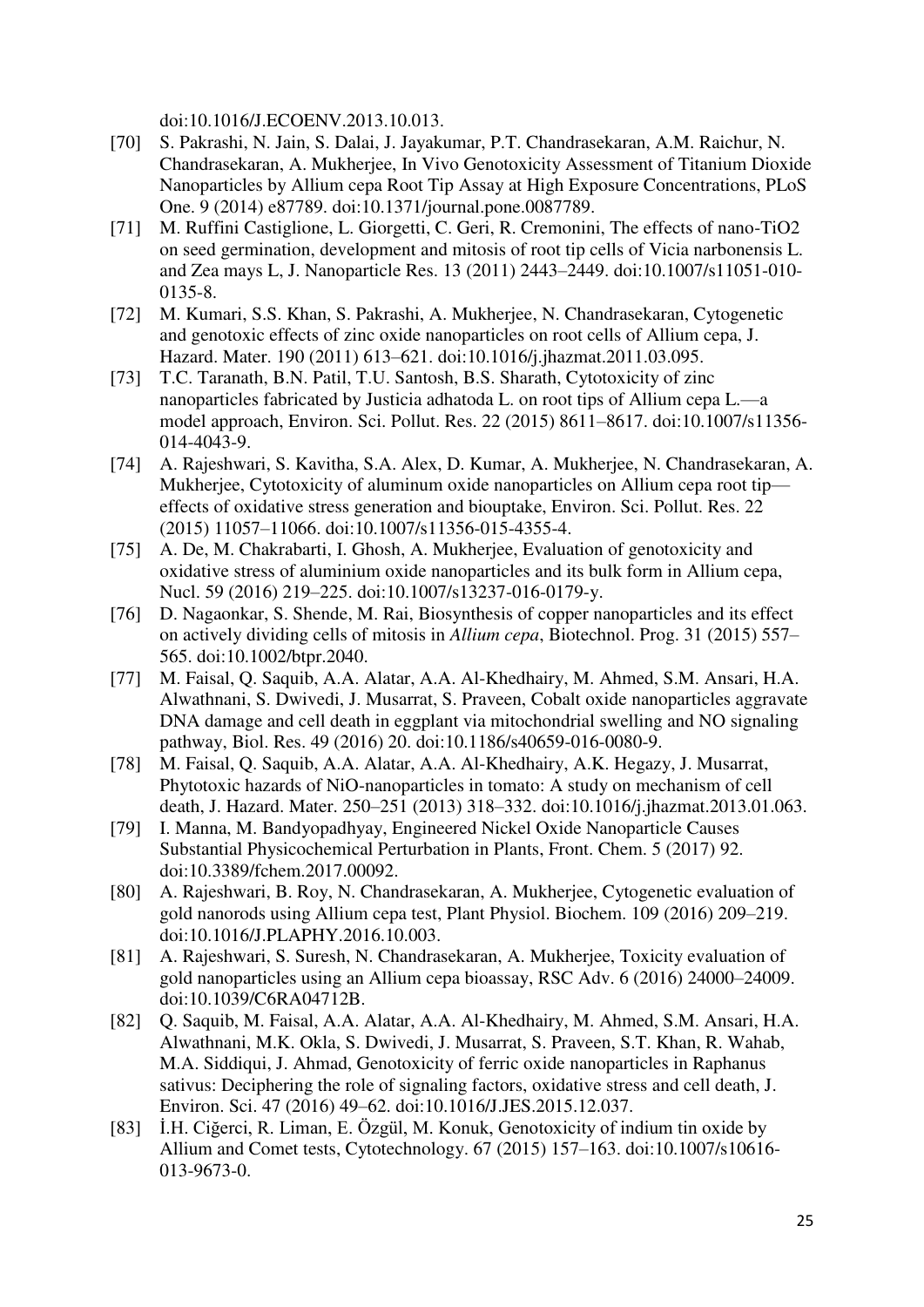- [84] R. Grillo, Z. Clemente, J.L. de Oliveira, E.V.R. Campos, V.C. Chalupe, C.M. Jonsson, R. de Lima, G. Sanches, C.S. Nishisaka, A.H. Rosa, K. Oehlke, R. Greiner, L.F. Fraceto, Chitosan nanoparticles loaded the herbicide paraquat: The influence of the aquatic humic substances on the colloidal stability and toxicity, J. Hazard. Mater. 286 (2015) 562–572. doi:10.1016/J.JHAZMAT.2014.12.021.
- [85] M.L. López-Moreno, G. de la Rosa, J.A. Hernández-Viezcas, H. Castillo-Michel, C.E. Botez, J.R. Peralta-Videa, J.L. Gardea-Torresdey, Evidence of the Differential Biotransformation and Genotoxicity of ZnO and CeO 2 Nanoparticles on Soybean ( *Glycine max* ) Plants, Environ. Sci. Technol. 44 (2010) 7315–7320. doi:10.1021/es903891g.
- [86] A. Mattiello, A. Filippi, F. Pošćić, R. Musetti, M.C. Salvatici, C. Giordano, M. Vischi, A. Bertolini, L. Marchiol, Evidence of Phytotoxicity and Genotoxicity in Hordeum vulgare L. Exposed to CeO2 and TiO2 Nanoparticles, Front. Plant Sci. 6 (2015) 1043. doi:10.3389/fpls.2015.01043.
- [87] Abhishek Sadhu, Ilika Ghosh, Yuji Moriyasu, Anita Mukherjee, Maumita Bandyopadhyay, Role of cerium oxide nanoparticle-induced autophagy as a safeguard to exogenous H2O2-mediated DNA damage in tobacco BY-2 cells, Mutagenesis. (2018). doi:10.1093/mutage/gey004.
- [88] J.C. Stockert, M.E. Fernández-Gomez, G. Giménez-Martin, J.F. Lopez-Sáez, Behaviour of Nucleolar Organizers in Root-Tip Cells of *Allium Cepa*, Caryologia. 23 (1970) 37–43. doi:10.1080/00087114.1970.10796361.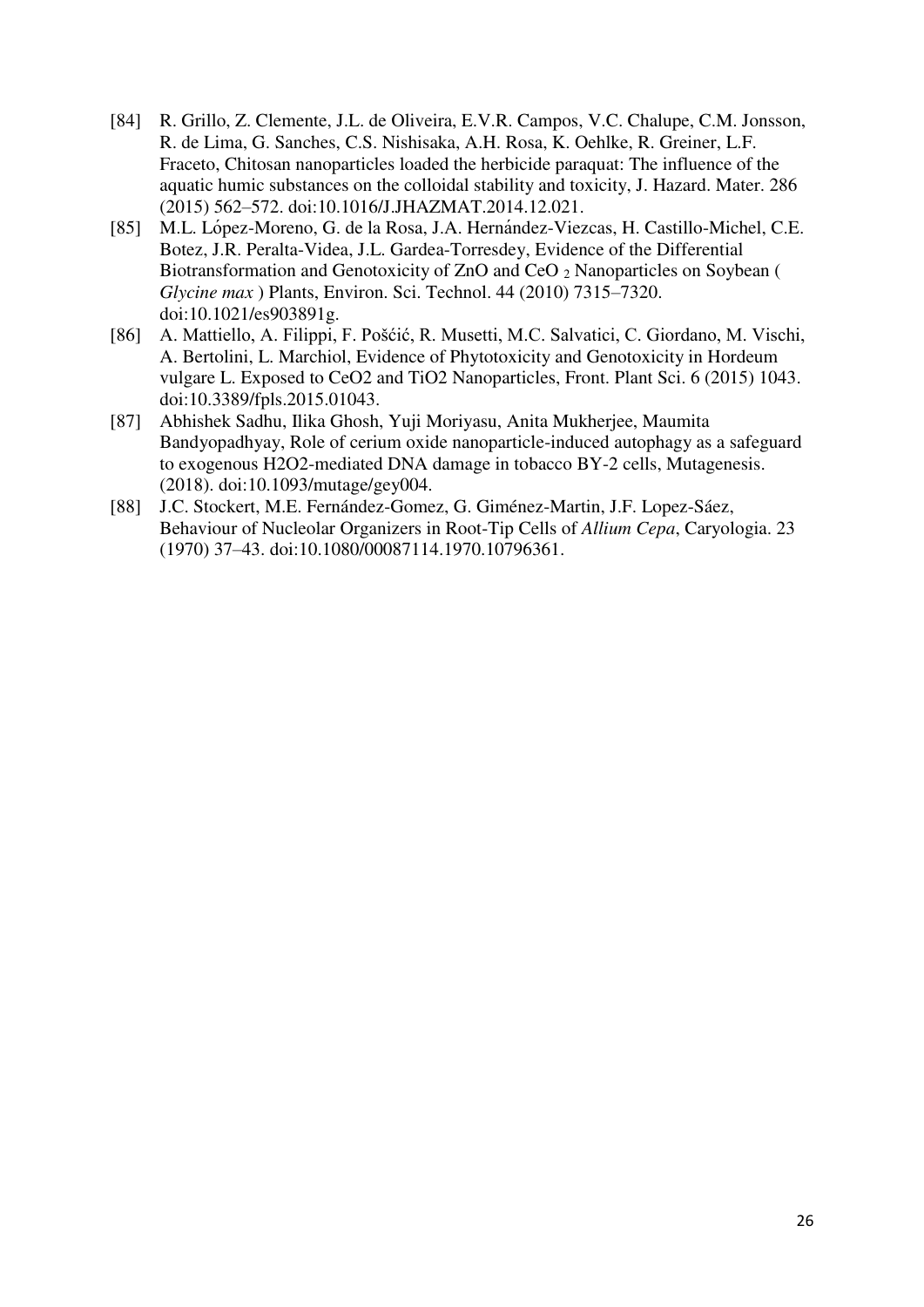# **Figures**



**Figure 1**: Schematic representation showing potential routes of nanoparticle (NP) release into the environment that could affect plants.



Figure 2: Schematic representation of possible routes of NP uptake in plant system through stomata or an opening in the root and subsequent translocation by xylem/phloem and biodistribution leading to localization, oxidative stress and genotoxicity in target cells.